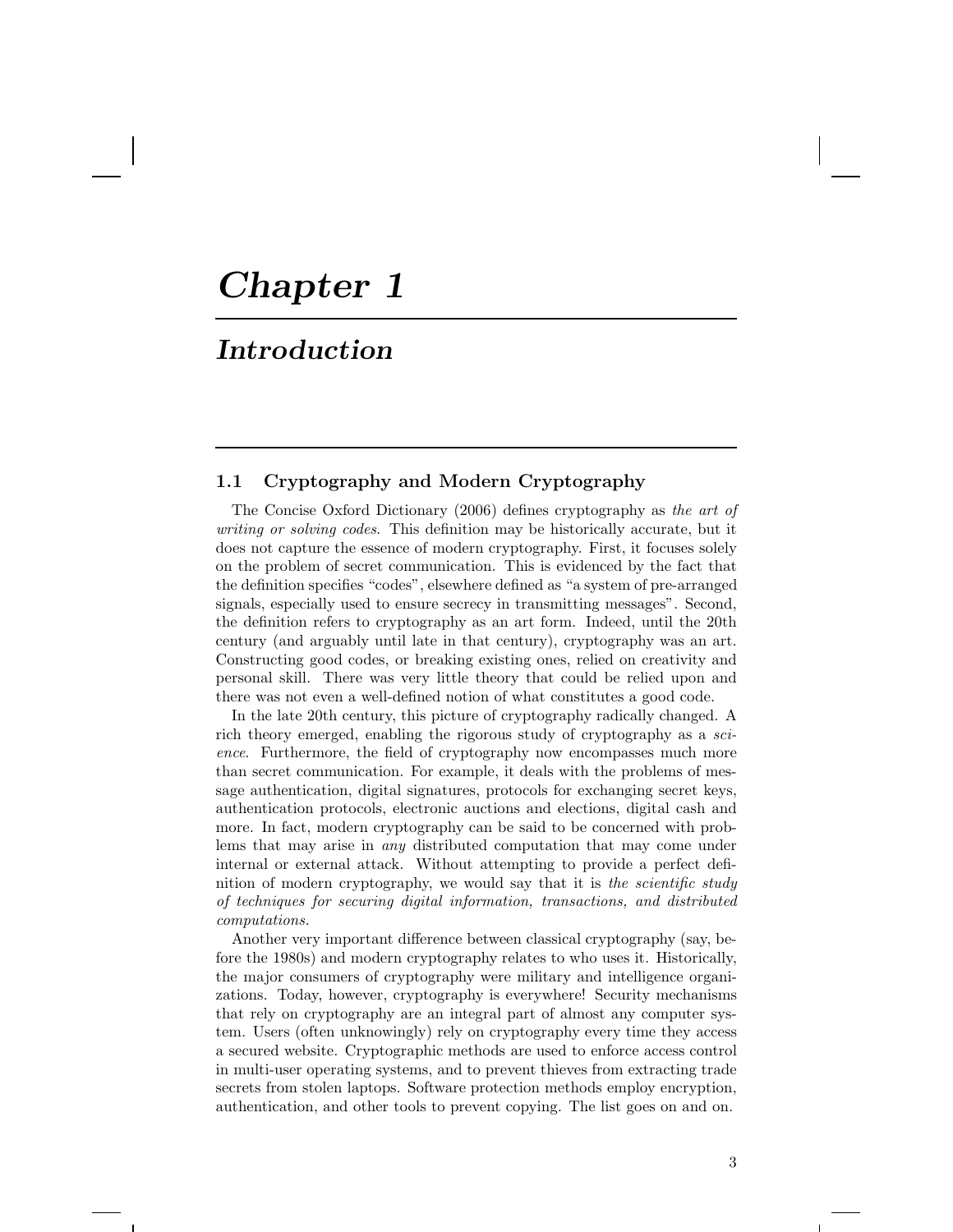In short, cryptography has gone from an art form that dealt with secret communication for the military to a science that helps to secure systems for ordinary people all across the globe. This also means that cryptography is becoming a more and more central topic within computer science.

The focus of this book is modern cryptography. Yet we will begin our study by examining the state of cryptography before the changes mentioned above. Besides allowing us to ease into the material, it will also provide an understanding of where cryptography has come from so that we can later appreciate how much it has changed. The study of "classical cryptography" — replete with ad-hoc constructions of codes, and relatively simple ways to break them — serves as good motivation for the more rigorous approach that we will be taking in the rest of the book.<sup>1</sup>

#### 1.2 The Setting of Private-Key Encryption

As noted above, cryptography was historically concerned with secret communication. Specifically, cryptography was concerned with the construction of ciphers (now called encryption schemes) for providing secret communication between two parties sharing some information in advance. The setting in which the communicating parties share some secret information in advance is now known as the *private-key* (or the *symmetric-key*) setting. Before describing some historical ciphers, we discuss the private-key setting and encryption in more general terms.

In the private-key setting, two parties share some secret information called a key, and use this key when they wish to communicate secretly with each other. A party sending a message uses the key to *encrypt* (or "scramble") the message before it is sent, and the receiver uses the same key to *decrypt* (or "unscramble") and recover the message upon receipt. The message itself is called the plaintext, and the "scrambled" information that is actually transmitted from the sender to the receiver is called the *ciphertext*; see Figure 1.1. The shared key serves to distinguish the communicating parties from any other parties who may be eavesdropping on their communication (assumed to take place over a public channel).

In this setting, the same key is used to convert the plaintext into a ciphertext and back. This explains why this setting is also known as the *symmetric-key* setting, where the symmetry lies in the fact that both parties hold the same key which is used for both encryption and decryption. This is in contrast to

<sup>&</sup>lt;sup>1</sup>This is our primary intent in presenting this material and, as such, this chapter should not be taken as a representative historical account. The reader interested in the history of cryptography should consult the references at the end of this chapter.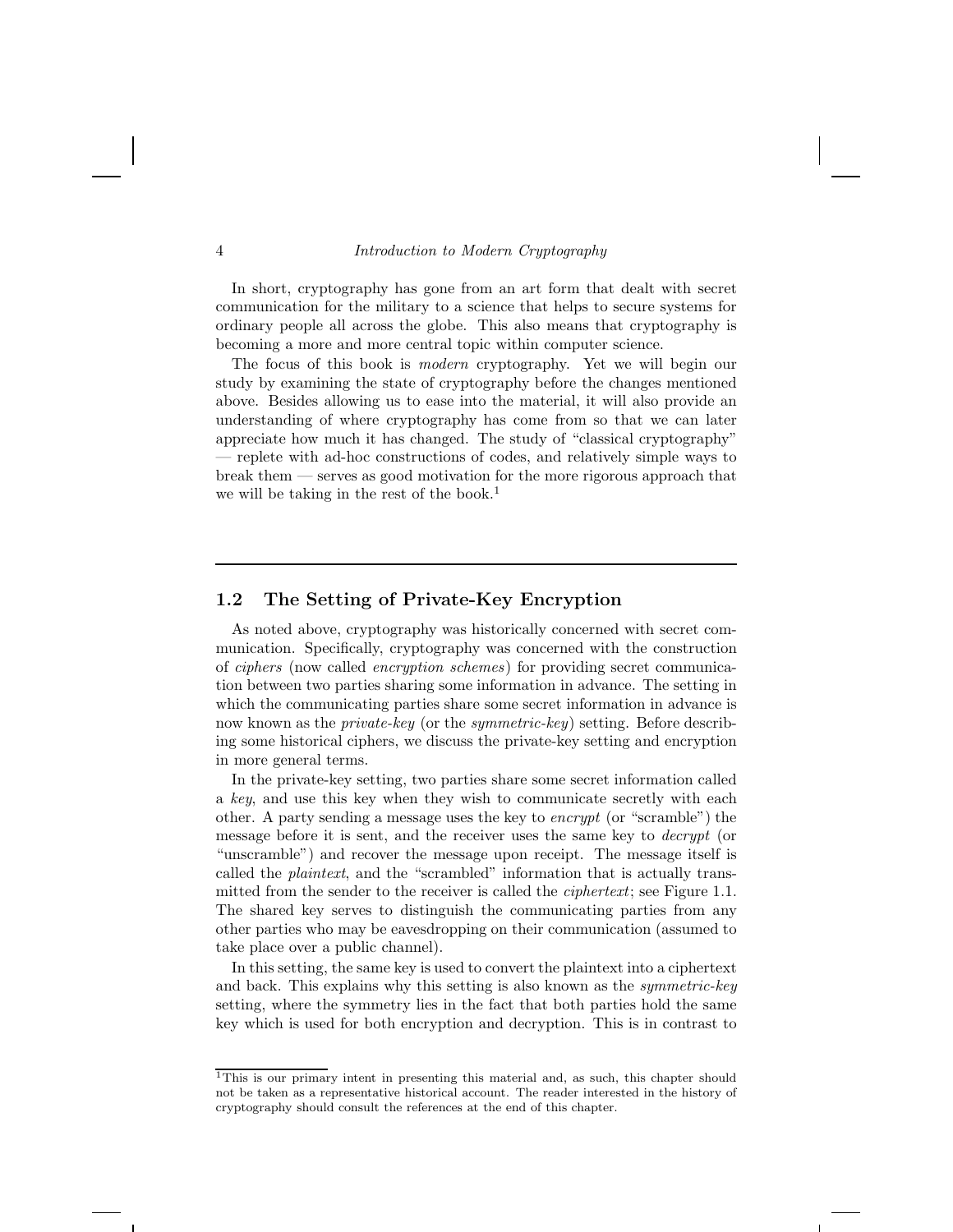

FIGURE 1.1: The basic setting of private-key encryption.

the setting of asymmetric encryption (introduced in Chapter 9), where the sender and receiver do not share any secrets and different keys are used for encryption and decryption. The private-key setting is the classic one, as we will see later in this chapter.

An implicit assumption in any system using private-key encryption is that the communicating parties have some way of initially sharing a key in a secret manner. (Note that if one party simply sends the key to the other over the public channel, an eavesdropper obtains the key too!) In military settings, this is not a severe problem because communicating parties are able to physically meet in a secure location in order to agree upon a key. In many modern settings, however, parties cannot arrange any such physical meeting. As we will see in Chapter 9, this is a source of great concern and actually limits the applicability of cryptographic systems that rely solely on private-key methods. Despite this, there are still many settings where private-key methods suffice and are in wide use; one example is disk encryption, where the same user (at different points in time) uses a fixed secret key to both write to and read from the disk. As we will explore further in Chapter 10, private-key encryption is also widely used in conjunction with asymmetric methods.

The syntax of encryption. A private-key encryption scheme is comprised of three algorithms: the first is a procedure for generating keys, the second a procedure for encrypting, and the third a procedure for decrypting. These have the following functionality:

1. The key-generation algorithm Gen is a probabilistic algorithm that outputs a key k chosen according to some distribution that is determined by the scheme.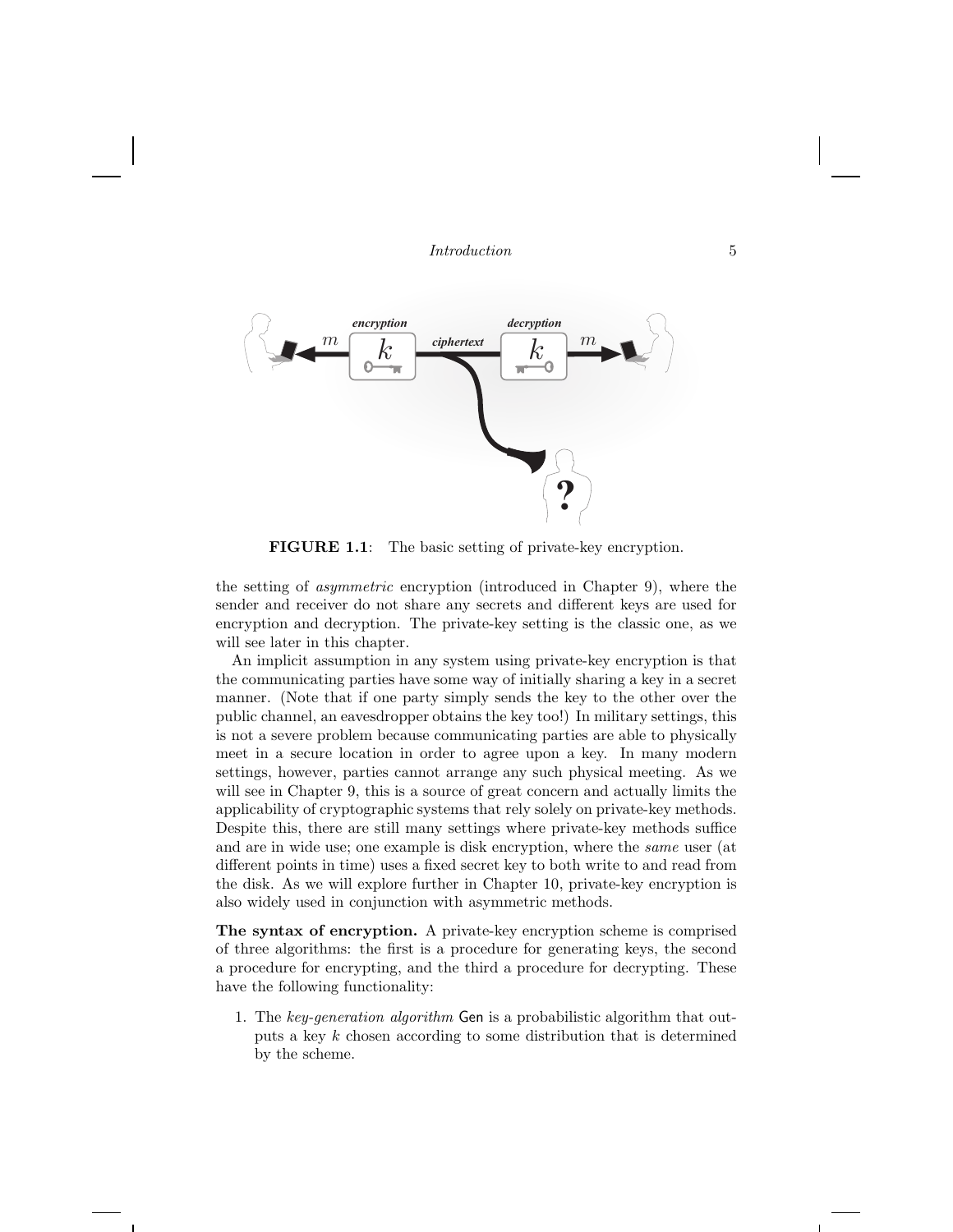- 2. The encryption algorithm  $\mathsf{Enc}$  takes as input a key k and a plaintext message m and outputs a ciphertext c. We denote by  $\mathsf{Enc}_k(m)$  the encryption of the plaintext  $m$  using the key  $k$ .
- 3. The *decryption algorithm* Dec takes as input a key  $k$  and a ciphertext  $c$ and outputs a plaintext  $m$ . We denote the decryption of the ciphertext c using the key k by  $\textsf{Dec}_k(c)$ .

The set of all possible keys output by the key-generation algorithm is called the key space and is denoted by  $K$ . Almost always, Gen simply chooses a key uniformly at random from the key space (in fact, one can assume without loss of generality that this is the case). The set of all "legal" messages (i.e., those supported by the encryption algorithm) is denoted  $\mathcal M$  and is called the plaintext (or message) space. Since any ciphertext is obtained by encrypting some plaintext under some key, the sets  $\mathcal K$  and  $\mathcal M$  together define a set of all possible ciphertexts denoted by  $C$ . An encryption scheme is fully defined by specifying the three algorithms (Gen, Enc, Dec) and the plaintext space  $\mathcal{M}$ .

The basic correctness requirement of any encryption scheme is that for every key k output by Gen and every plaintext message  $m \in \mathcal{M}$ , it holds that

$$
\mathsf{Dec}_k(\mathsf{Enc}_k(m)) = m.
$$

In words, decrypting a ciphertext (using the appropriate key) yields the original message that was encrypted.

Recapping our earlier discussion, an encryption scheme would be used by two parties who wish to communicate as follows. First, Gen is run to obtain a key k that the parties share. When one party wants to send a plaintext  $m$ to the other, he computes  $c := \mathsf{Enc}_k(m)$  and sends the resulting ciphertext c over the public channel to the other party.<sup>2</sup> Upon receiving  $c$ , the other party computes  $m := \mathsf{Dec}_k(c)$  to recover the original plaintext.

Keys and Kerckhoffs' principle. As is clear from the above formulation, if an eavesdropping adversary knows the algorithm Dec as well as the key  $k$ shared by the two communicating parties, then that adversary will be able to decrypt all communication between these parties. It is for this reason that the communicating parties must share the key  $k$  secretly, and keep  $k$  completely secret from everyone else. But maybe they should keep the decryption algorithm Dec a secret, too? For that matter, perhaps all the algorithms constituting the encryption scheme (i.e., Gen and Enc as well) should be kept secret? (Note that the plaintext space  $\mathcal M$  is typically assumed to be known, e.g., it may consist of English-language sentences.)

In the late 19th century, Auguste Kerckhoffs gave his opinion on this matter in a paper he published outlining important design principles for military

 $2$ Throughout the book, we use " $:=$ " to denote the assignment operation. A list of common notation can be found in the back of the book.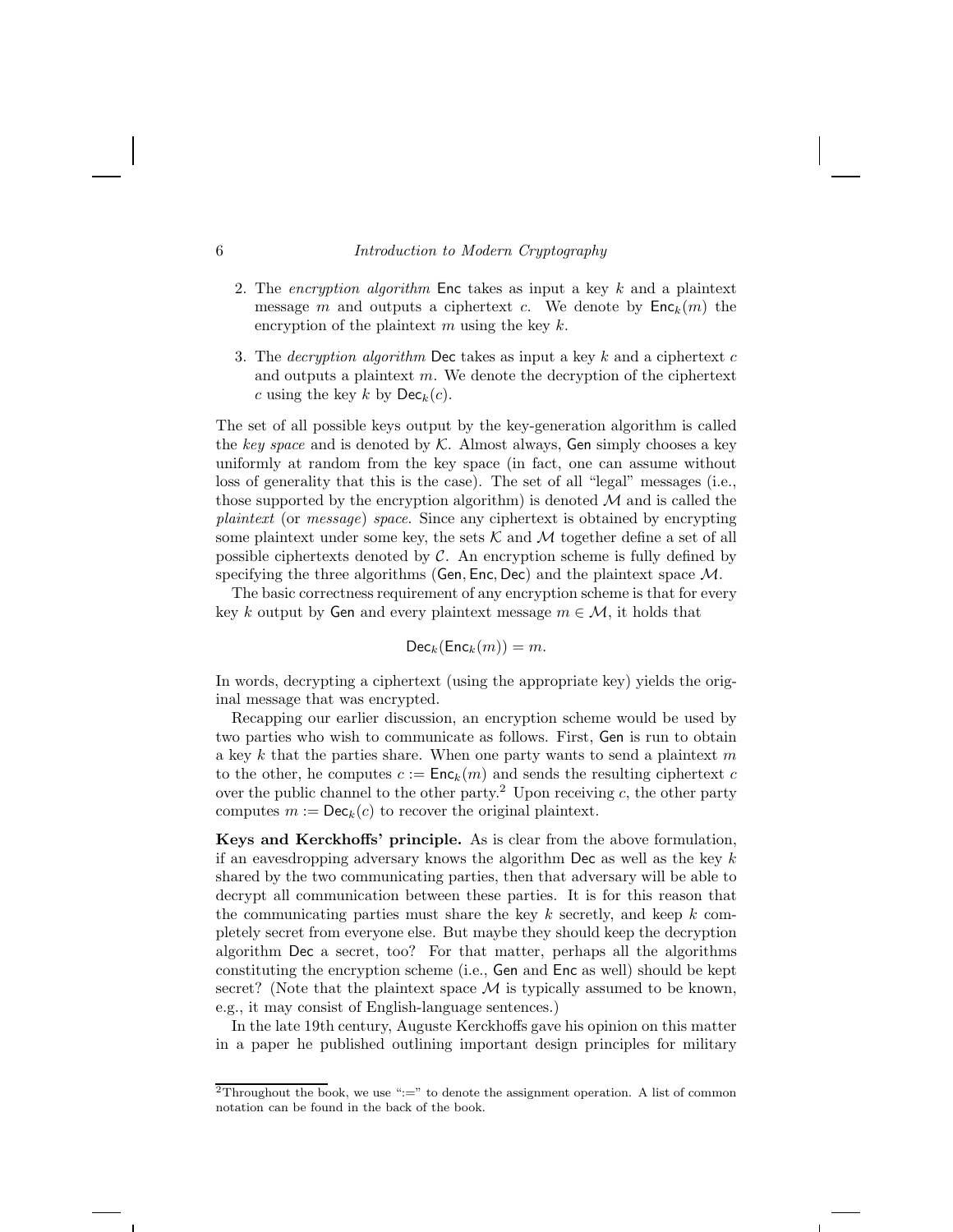ciphers. One of the most important of these principles (now known simply as Kerckhoffs' principle) is the following:

The cipher method must not be required to be secret, and it must be able to fall into the hands of the enemy without inconvenience.

In other words, the encryption scheme itself should *not* be kept secret, and so only the key should constitute the secret information shared by the communicating parties.

Kerckhoffs' intention was that an encryption scheme should be designed so as to be secure even if an adversary knows the details of all the component algorithms of the scheme, as long as the adversary doesn't know the key being used. Stated differently, Kerckhoffs' principle demands that *security* rely solely on the secrecy of the key. But why?

There are three primary arguments in favor of Kerckhoffs' principle. The first is that it is much easier for the parties to maintain secrecy of a short key than to maintain secrecy of an algorithm. It is easier to share a short (say, 100-bit) string and store this string securely than it is to share and securely store a program that is thousands of times larger. Furthermore, details of an algorithm can be leaked (perhaps by an insider) or learned through reverse engineering; this is unlikely when the secret information takes the form of a randomly-generated string.

A second argument in favor of Kerckhoffs' principle is that in case the key is exposed, it will be much easier for the honest parties to change the key than to replace the algorithm being used. Actually, it is good security practice to refresh a key frequently even when it has not been exposed, and it would be much more cumbersome to replace the software being used instead.

Finally, in case many pairs of people (say, within a company) need to encrypt their communication, it will be significantly easier for all parties to use the same algorithm/program, but different keys, than for everyone to use a different program (which would furthermore depend on the party with whom they are communicating).

Today, Kerckhoffs' principle is understood as not only advocating that security should not rely on secrecy of the algorithms being used, but also demanding that these algorithms be made public. This stands in stark contrast to the notion of "security by obscurity" which is the idea that improved security can be achieved by keeping a cryptographic algorithm hidden. Some of the advantages of "open cryptographic design", where algorithm specifications are made public, include the following:

1. Published designs undergo public scrutiny and are therefore likely to be stronger. Many years of experience have demonstrated that it is very difficult to construct good cryptographic schemes. Therefore, our confidence in the security of a scheme is much higher if it has been extensively studied (by experts other than the designers of the scheme themselves) and no weaknesses have been found.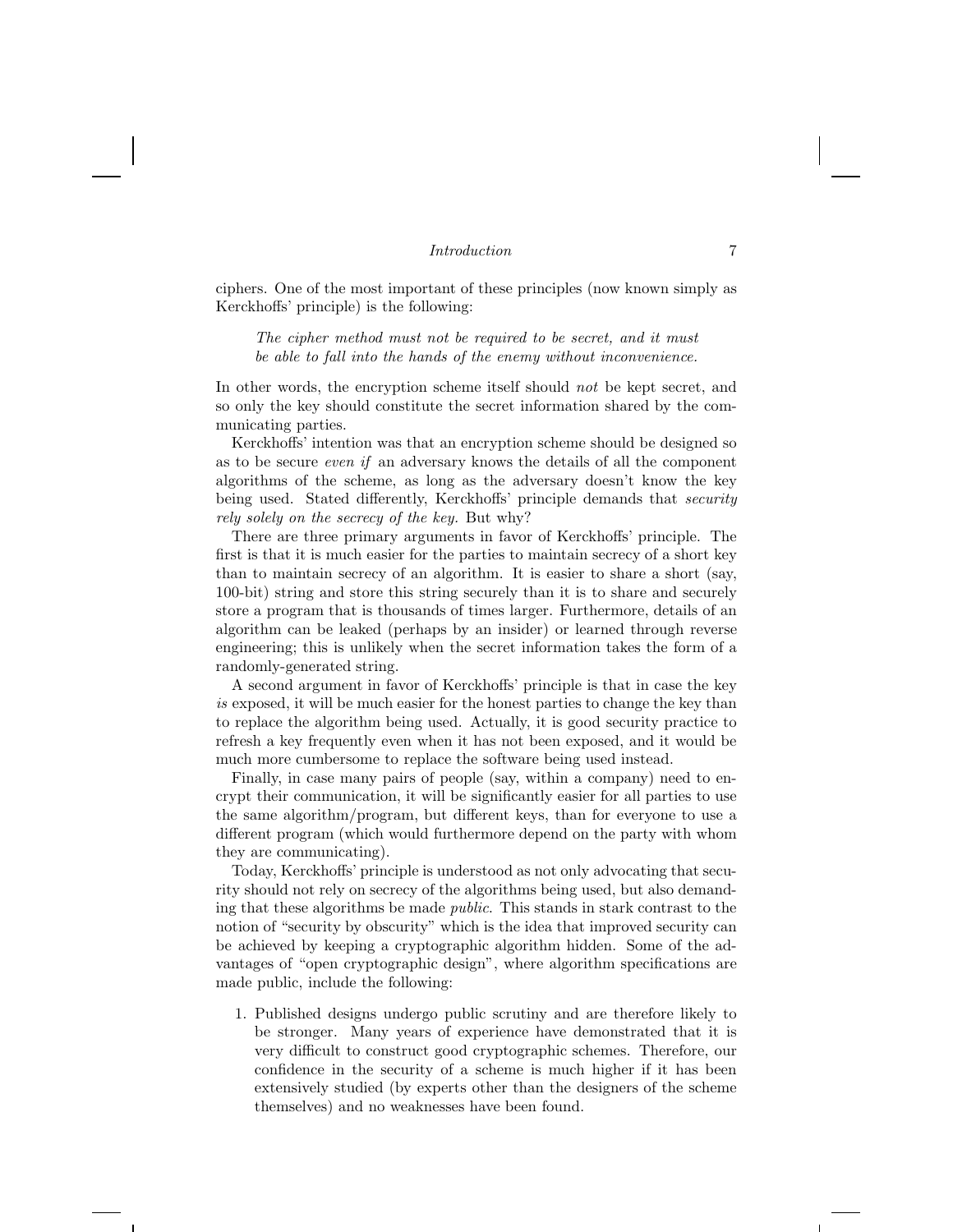- 2. It is better for security flaws, if they exist, to be revealed by "ethical hackers" (leading, hopefully, to the system being fixed) rather than having these flaws be known only to malicious parties.
- 3. If the security of the system relies on the secrecy of the algorithm, then reverse engineering of the code (or leakage by industrial espionage) poses a serious threat to security. This is in contrast to the secret key which is not part of the code, and so is not vulnerable to reverse engineering.
- 4. Public design enables the establishment of standards.

As simple and obvious as it may sound, the principle of open cryptographic design (i.e., Kerckhoffs' principle) is ignored over and over again with disastrous results. It is very dangerous to use a proprietary algorithm (i.e., a non-standardized algorithm that was designed in secret by some company), and only publicly tried and tested algorithms should be used. Fortunately, there are enough good algorithms that are standardized and not patented, so that there is no reason whatsoever today to use something else.

Attack scenarios. We wrap up our general discussion of encryption with a brief discussion of some basic types of attacks against encryption schemes. In order of severity, these are:

- Ciphertext-only attack: This is the most basic type of attack and refers to the scenario where the adversary just observes a ciphertext (or multiple ciphertexts) and attempts to determine the underlying plaintext (or plaintexts).
- Known-plaintext attack: Here, the adversary learns one or more pairs of plaintexts/ciphertexts encrypted under the same key. The aim of the adversary is then to determine the plaintext that was encrypted in some other ciphertext (for which it does not know the corresponding plaintext).
- Chosen-plaintext attack: In this attack, the adversary has the ability to obtain the encryption of plaintexts of its choice. It then attempts to determine the plaintext that was encrypted in some other ciphertext.
- Chosen-ciphertext attack: The final type of attack is one where the adversary is even given the capability to obtain the decryption of ciphertexts of its choice. The adversary's aim, once again, is to determine the plaintext that was encrypted in some other ciphertext (whose decryption the adversary is unable to obtain directly).

The first two types of attacks are passive in that the adversary just receives some ciphertexts (and possibly some corresponding plaintexts as well) and then launches its attack. In contrast, the last two types of attacks are active in that the adversary can adaptively ask for encryptions and/or decryptions of its choice.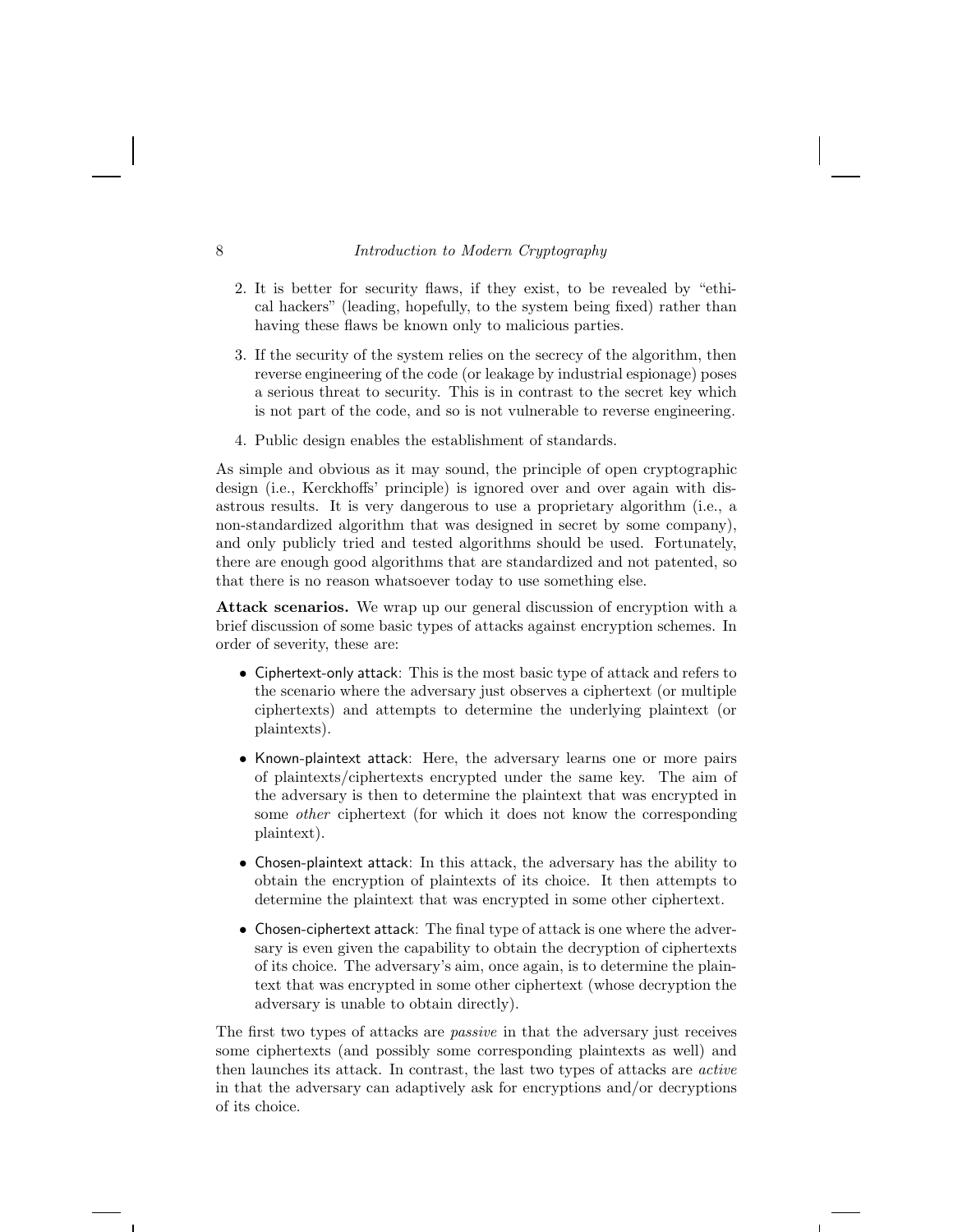The first two attacks described above are clearly realistic. A ciphertext-only attack is the easiest to carry out in practice; the only thing the adversary needs is to eavesdrop on the public communication line over which encrypted messages are sent. In a known-plaintext attack it is assumed that the adversary somehow also obtains the plaintext messages corresponding to the ciphertexts that it viewed. This is often realistic because not all encrypted messages are confidential, at least not indefinitely. As a trivial example, two parties may always encrypt a "hello" message whenever they begin communicating. As a more complex example, encryption may be used to keep quarterly earnings results secret until their release date. In this case, anyone eavesdropping and obtaining the ciphertext will later obtain the corresponding plaintext. Any reasonable encryption scheme must therefore remain secure against an adversary that can launch a known-plaintext attack.

The two latter active attacks may seem somewhat strange and require justification. (When do parties encrypt and decrypt whatever an adversary wishes?) We defer a more detailed discussion of these attacks to the place in the text where security against these attacks is formally defined: Section 3.5 for chosen-plaintext attacks and Section 3.7 for chosen-ciphertext attacks.

Different applications of encryption may require the encryption scheme to be resilient to different types of attacks. It is not always the case that an encryption scheme secure against the "strongest" type of attack should be used, since it may be less efficient than an encryption scheme secure against "weaker" attacks. Therefore, the latter may be preferred if it suffices for the application at hand.

#### 1.3 Historical Ciphers and Their Cryptanalysis

In our study of "classical cryptography" we will examine some historical ciphers and show that they are completely insecure. As stated earlier, our main aims in presenting this material are (1) to highlight the weaknesses of an "ad-hoc" approach to cryptography, and thus motivate the modern, rigorous approach that will be discussed in the following section, and (2) to demonstrate that "simple approaches" to achieving secure encryption are unlikely to succeed, and show why this is the case. Along the way, we will present some central principles of cryptography which can be learned from the weaknesses of these historical schemes.

In this section (and this section only), plaintext characters are written in lower case and ciphertext characters are written in UPPER CASE. When describing attacks on schemes, we always apply Kerckhoffs' principle and assume that the scheme is known to the adversary (but the key being used is not).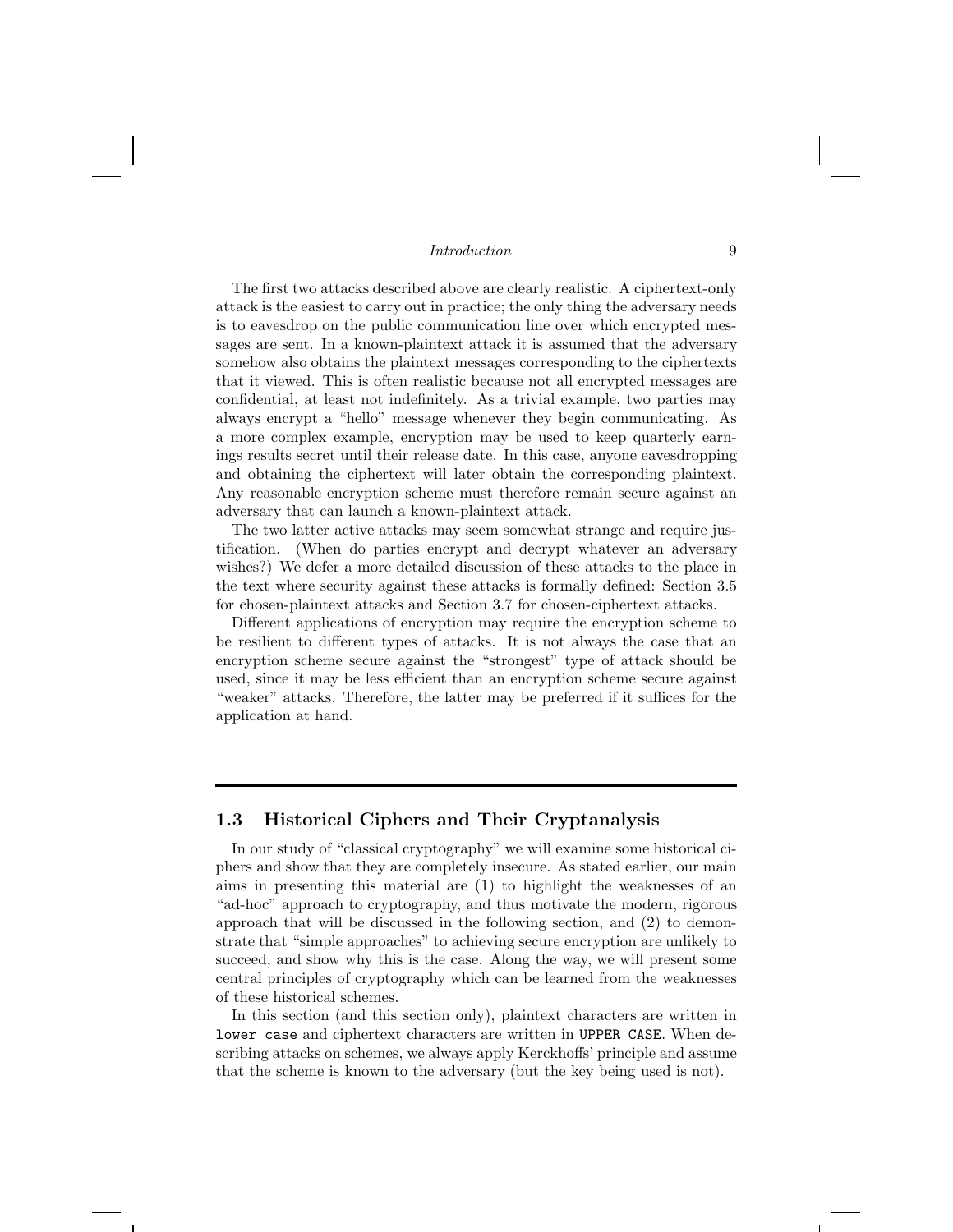Caesar's cipher. One of the oldest recorded ciphers, known as Caesar's cipher, is described in "De Vita Caesarum, Divus Iulius" ("The Lives of the Caesars, The Deified Julius"), written in approximately 110 C.E.:

There are also letters of his to Cicero, as well as to his intimates on private affairs, and in the latter, if he had anything confidential to say, he wrote it in cipher, that is, by so changing the order of the letters of the alphabet, that not a word could be made out. If anyone wishes to decipher these, and get at their meaning, he must substitute the fourth letter of the alphabet, namely D, for A, and so with the others.

That is, Julius Caesar encrypted by rotating the letters of the alphabet by 3 places: a was replaced with D, b with E, and so on. Of course, at the end of the alphabet, the letters wrap around and so x was replaced with A, y with B, and z with C. For example, the short message begin the attack now, with spaces removed, would be encrypted as:

#### EHJLQWKHDWWDFNQRZ

making it unintelligible.

An immediate problem with this cipher is that the method is *fixed*. Thus, anyone learning how Caesar encrypted his messages would be able to decrypt effortlessly. This can be seen also if one tries to fit Caesar's cipher into the syntax of encryption described earlier: the key-generation algorithm Gen is trivial (that is, it does nothing) and there is no secret key to speak of.

Interestingly, a variant of this cipher called ROT-13 (where the shift is 13 places instead of 3) is widely used nowadays in various online forums. It is understood that this does not provide any cryptographic security, and ROT-13 is used merely to ensure that the text (say, a movie spoiler) is unintelligible unless the reader of a message consciously chooses to decrypt it.

The shift cipher and the sufficient key space principle. Caesar's cipher suffers from the fact that encryption is always done in the same way, and there is no secret key. The shift cipher is similar to Caesar's cipher, but a secret key is introduced.<sup>3</sup> Specifically, in the shift cipher the key k is a number between 0 and 25. Then, to encrypt, letters are rotated by  $k$  places as in Caesar's cipher. Mapping this to the syntax of encryption described earlier, this means that algorithm Gen outputs a random number k in the set  $\{0, \ldots, 25\}$ ; algorithm Enc takes a key k and a plaintext written using English letters and shifts each letter of the plaintext forward k positions (wrapping around from z to a); and algorithm Dec takes a key  $k$  and a ciphertext written using English letters and shifts every letter of the ciphertext backward k positions (this time wrapping around from a to z). The plaintext message space  $\mathcal M$  is defined to be

<sup>&</sup>lt;sup>3</sup>In some books, "Caesar's cipher" and "shift cipher" are used interchangeably.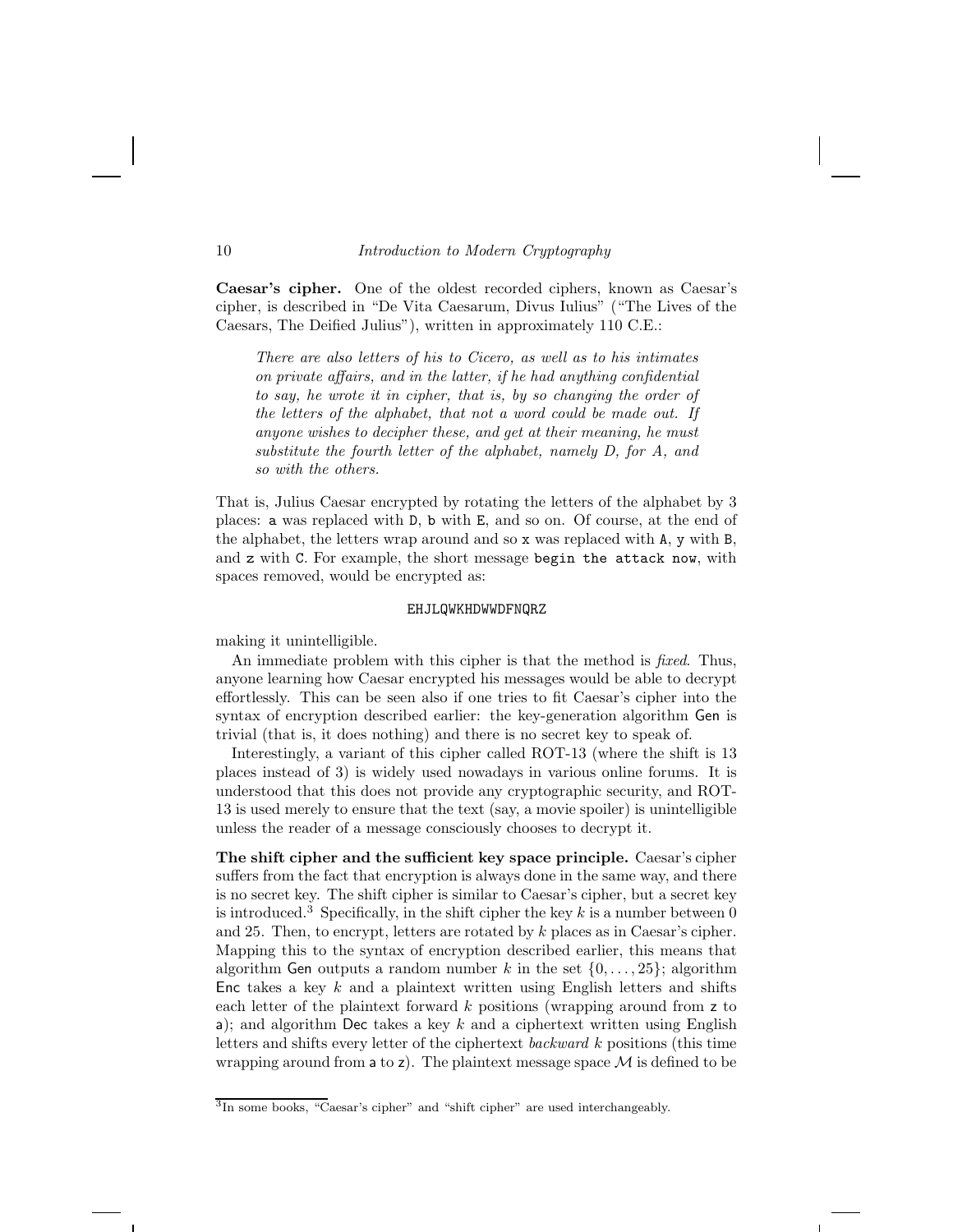all finite strings of characters from the English alphabet (note that numbers, punctuation, or other characters are not allowed in this scheme).

A more mathematical description of this method can be obtained by viewing the alphabet as the numbers  $0, \ldots, 25$  (rather than as English characters). First, some notation: if  $a$  is an integer and  $N$  is an integer greater than 1, we define [a mod N] as the remainder of a upon division by N. Note that [a mod N] is an integer between 0 and  $N-1$ , inclusive. We refer to the process mapping a to [a mod N] as reduction modulo N; we will have much more to say about reduction modulo  $N$  beginning in Chapter 7.

Using this notation, encryption of a plaintext character  $m_i$  with the key k gives the ciphertext character  $[(m_i+k) \mod 26]$ , and decryption of a ciphertext character  $c_i$  is defined by  $[(c_i-k) \mod 26]$ . In this view, the message space M is defined to be any finite sequence of integers that lie in the range  $\{0, \ldots, 25\}$ .

Is the shift cipher secure? Before reading on, try to decrypt the following message that was encrypted using the shift cipher and a secret key  $k$  (whose value we will not reveal):

#### OVDTHUFWVZZPISLRLFZHYLAOLYL.

Is it possible to decrypt this message without knowing  $k$ ? Actually, it is completely trivial! The reason is that there are only 26 possible keys. Thus, it is easy to try every key, and see which key decrypts the ciphertext into a plaintext that "makes sense". Such an attack on an encryption scheme is called a brute-force attack or exhaustive search. Clearly, any secure encryption scheme must not be vulnerable to such a brute-force attack; otherwise, it can be completely broken, irrespective of how sophisticated the encryption algorithm is. This brings us to a trivial, yet important, principle called the "sufficient key space principle":

Any secure encryption scheme must have a key space that is not vulnerable to exhaustive search.<sup>4</sup>

In today's age, an exhaustive search may use very powerful computers, or many thousands of PC's that are distributed around the world. Thus, the number of possible keys must be very large (at least  $2^{60}$  or  $2^{70}$ ).

We emphasize that the above principle gives a *necessary* condition for security, not a *sufficient* one. We will see next an encryption scheme that has a very large key space but which is still insecure.

Mono-alphabetic substitution. The shift cipher maps each plaintext character to a different ciphertext character, but the mapping in each case is given by the same shift (the value of which is determined by the key). The idea

<sup>&</sup>lt;sup>4</sup>This is actually only true if the message space is larger than the key space (see Chapter 2 for an example where security is achieved using a small key space as long as the message space is even smaller). In practice, when very long messages are typically encrypted with the same key, the key space must not be vulnerable to exhaustive search.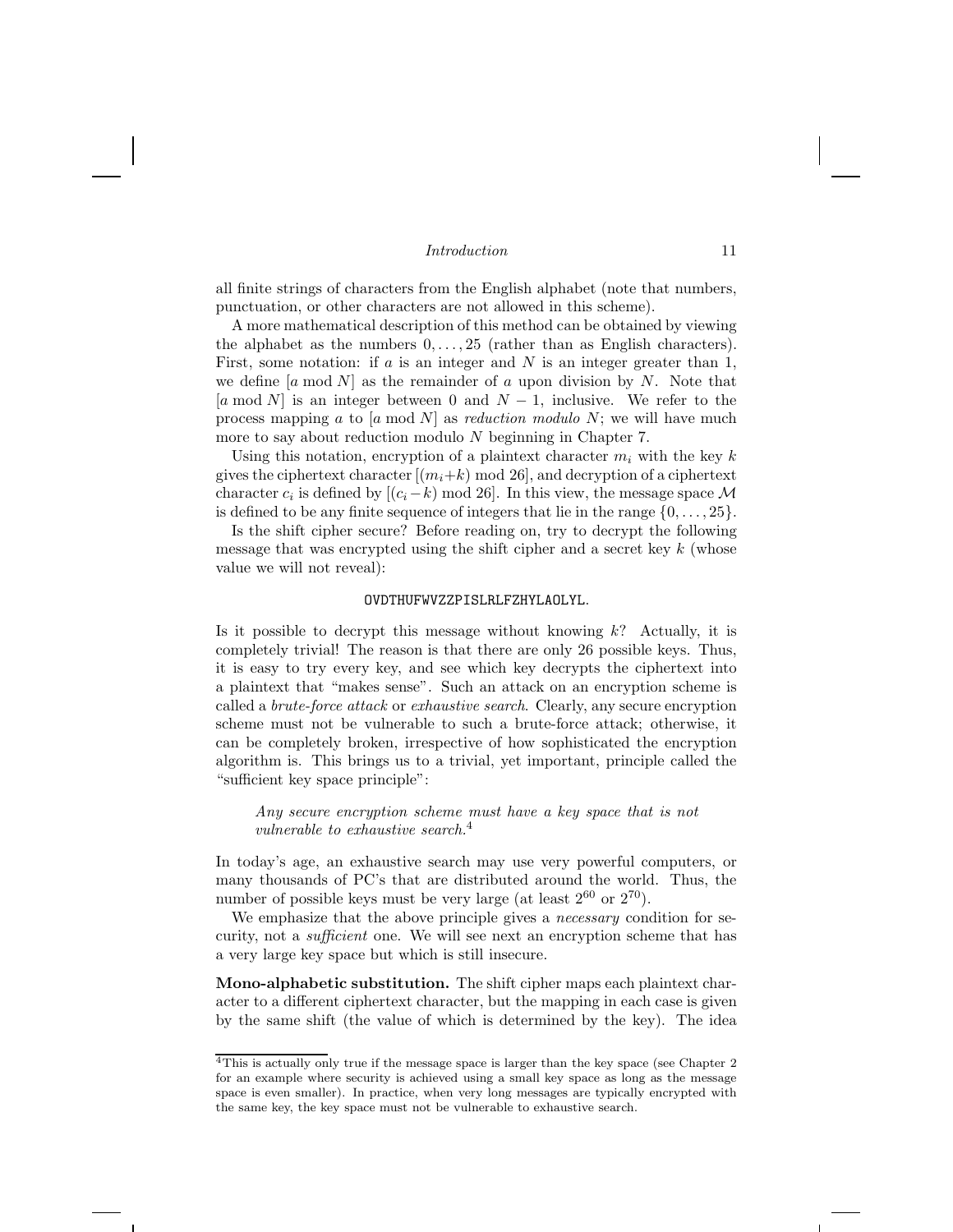behind mono-alphabetic substitution is to map each plaintext character to a different ciphertext character in an *arbitrary* manner, subject only to the fact that the mapping must be one-to-one in order to enable decryption. The key space thus consists of all *permutations* of the alphabet, meaning that the size of the key space is  $26! = 26 \cdot 25 \cdot 24 \cdots 2 \cdot 1$  (or approximately  $2^{88}$ ) if we are working with the English alphabet. As an example, the key

|  |  |  |  |  |  |  |  |  |  |  |  | a b c d e f g h i j k 1 m n o p q r s t u v w x y z |
|--|--|--|--|--|--|--|--|--|--|--|--|-----------------------------------------------------|
|  |  |  |  |  |  |  |  |  |  |  |  | X E U A D N B K V M R O C Q F S Y H W G L Z I J P T |

in which a maps to X, etc., would encrypt the message tellhimaboutme to GDOOKVCXEFLGCD. A brute force attack on the key space for this cipher takes much longer than a lifetime, even using the most powerful computer known today. However, this does not necessarily mean that the cipher is secure. In fact, as we will show now, it is easy to break this scheme even though it has a very large key space.

Assume that English-language text is being encrypted (i.e., the text is grammatically-correct English writing, not just text written using characters of the English alphabet). It is then possible to attack the mono-alphabetic substitution cipher by utilizing statistical patterns of the English language (of course, the same attack works for any language). The two properties of this cipher that are utilized in the attack are as follows:

- 1. In this cipher, the mapping of each letter is fixed, and so if e is mapped to D, then every appearance of e in the plaintext will result in the appearance of D in the ciphertext.
- 2. The probability distribution of individual letters in the English language (or any other) is known. That is, the average frequency counts of the different English letters are quite invariant over different texts. Of course, the longer the text, the closer the frequency counts will be to the average. However, even relatively short texts (consisting of only tens of words) have distributions that are "close enough" to the average.

The attack works by tabulating the probability distribution of the ciphertext and then comparing it to the known probability distribution of letters in English text (see Figure 1.2). The probability distribution being tabulated in the attack is simply the frequency count of each letter in the ciphertext (i.e., a table saying that A appeared 4 times, B appeared 11 times, and so on). Then, we make an initial guess of the mapping defined by the key based on the frequency counts. For example, since e is the most frequent letter in English, we will guess that the most frequent character in the ciphertext corresponds to the plaintext character e, and so on. Unless the ciphertext is quite long, some of the guesses are likely to be wrong. Even for quite short ciphertexts, however, the guesses will be good enough to enable relatively quick decryption (especially utilizing other knowledge of the English language, such as the fact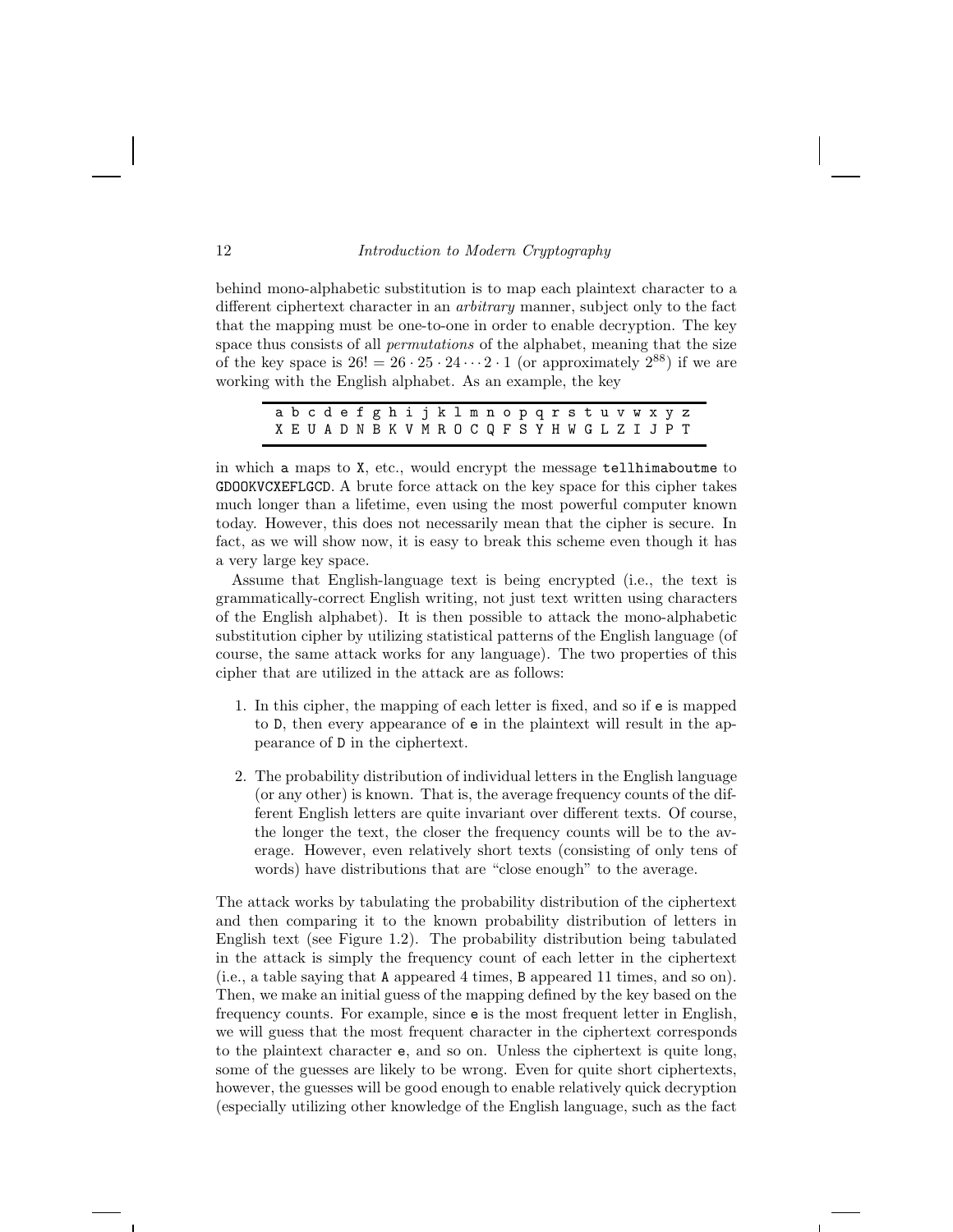

FIGURE 1.2: Average letter frequencies for English-language text.

that between t and e, the character h is likely to appear, and the fact that u generally follows q).

Actually, it should not be very surprising that the mono-alphabetic substitution cipher can be quickly broken, since puzzles based on this cipher appear in newspapers (and are solved by some people before their morning coffee)! We recommend that you try to decipher the following message — this should help convince you how easy the attack is to carry out (of course, you should use Figure 1.2 to help you):

JGRMQOYGHMVBJWRWQFPWHGFFDQGFPFZRKBEEBJIZQQOCIBZKLFAFGQVFZFWWE OGWOPFGFHWOLPHLRLOLFDMFGQWBLWBWQOLKFWBYLBLYLFSFLJGRMQBOLWJVFP FWQVHQWFFPQOQVFPQOCFPOGFWFJIGFQVHLHLROQVFGWJVFPFOLFHGQVQVFILE OGQILHQFQGIQVVOSFAFGBWQVHQWIJVWJVFPFWHGFIWIHZZRQGBABHZQOCGFHX

We conclude that, although the mono-alphabetic cipher has a very large key space, it is still completely insecure.

An improved attack on the shift cipher. We can use character frequency tables to give an improved attack on the shift cipher. Specifically, our previous attack on the shift cipher required us to decrypt the ciphertext using each possible key, and then check to see which key results in a plaintext that "makes sense". A drawback of this approach is that it is difficult to automate, since it is difficult for a computer to check whether some plaintext "makes sense". (We do not claim this is impossible, as it can certainly be done using a dictionary of valid English words. We only claim that it is not trivial.) Moreover, there may be cases — we will see one below — where the plaintext characters are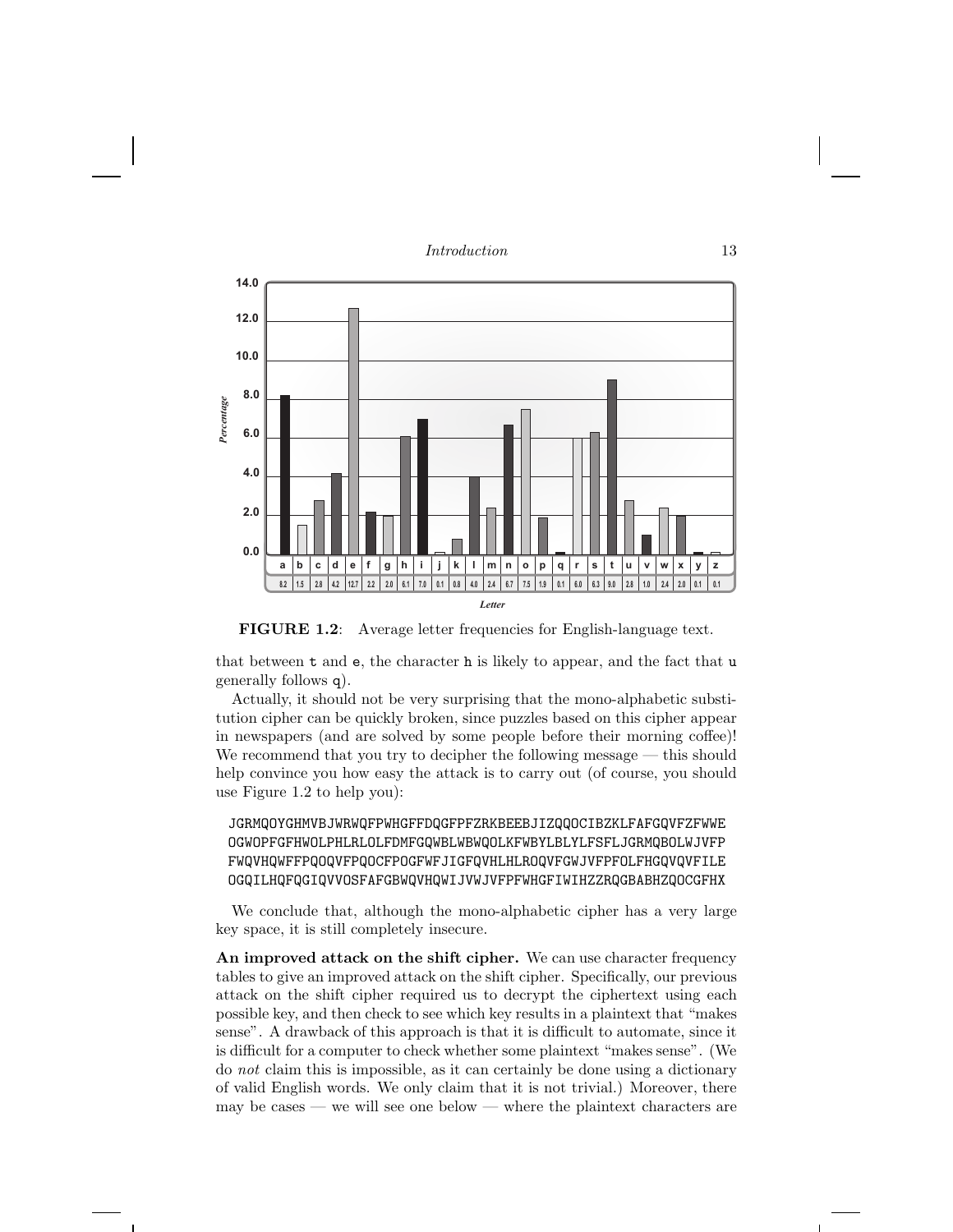distributed according to English-language text but the plaintext itself is not valid English text, making the problem harder.

As before, associate the letters of the English alphabet with the numbers  $0, \ldots, 25$ . Let  $p_i$ , for  $0 \leq i \leq 25$ , denote the probability of the *i*th letter in normal English text. A simple calculation using known values of  $p_i$  gives

$$
\sum_{i=0}^{25} p_i^2 \approx 0.065. \tag{1.1}
$$

Now, say we are given some ciphertext and let  $q_i$  denote the probability of the *i*th letter in this ciphertext  $(q_i$  is simply the number of occurrences of the *i*th letter divided by the length of the ciphertext). If the key is  $k$ , then we expect that  $q_{i+k}$  should be roughly equal to  $p_i$  for every i. (We use  $i + k$  instead of the more cumbersome  $|i + k \mod 26|$ .) Equivalently, if we compute

$$
I_j \stackrel{\text{def}}{=} \sum_{i=0}^{25} p_i \cdot q_{i+j}
$$

for each value of  $j \in \{0, \ldots, 25\}$ , then we expect to find that  $I_k \approx 0.065$  where k is the key that is actually being used (whereas  $I_j$  for  $j \neq k$  is expected to be different). This leads to a key-recovery attack that is easy to automate: compute  $I_j$  for all j, and then output the value k for which  $I_k$  is closest to 0.065.

The Vigenère (poly-alphabetic shift) cipher. As we have described, the statistical attack on the mono-alphabetic substitution cipher could be carried out because the mapping of each letter was fixed. Thus, such an attack can be thwarted by mapping different instances of the same plaintext character to different ciphertext characters. This has the effect of "smoothing out" the probability distribution of characters in the ciphertext. For example, consider the case that e is sometimes mapped to G, sometimes to P, and sometimes to Y. Then, the ciphertext letters G, P, and Y will most likely not stand out as more frequent, because other less-frequent characters will be also be mapped to them. Thus, counting the character frequencies will not offer much information about the mapping.

The Vigenère cipher works by applying multiple shift ciphers in sequence. That is, a short, secret word is chosen as the key, and then the plaintext is encrypted by "adding" each plaintext character to the next character of the key (as in the shift cipher), wrapping around in the key when necessary. For example, an encryption of the message tellhimaboutme using the key cafe would work as follows:

| Plaintext:  | tellhimaboutme |
|-------------|----------------|
| Key:        | cafecafecafeca |
| Ciphertext: | WFRQKJSFEPAYPF |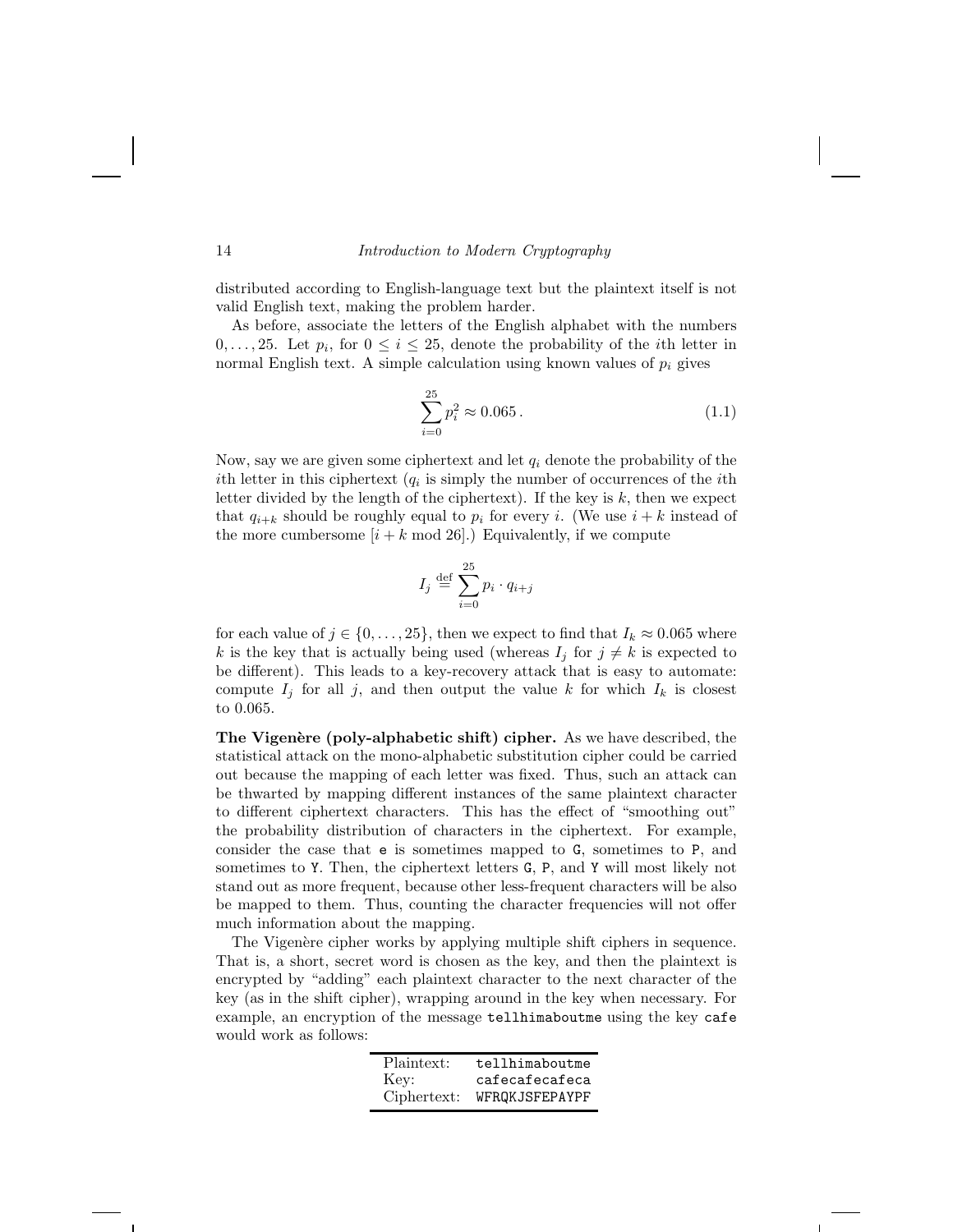(The key need not be an actual English word.) This is exactly the same as encrypting the first, fifth, ninth, and so on characters with the shift cipher and key  $k = 3$ , the second, sixth, tenth, and so on characters with key  $k = 1$ , the third, seventh, and so on characters with  $k = 6$  and the fourth, eighth, and so on characters with  $k = 5$ . Thus, it is a repeated shift cipher using different keys. Notice that in the above example l is mapped once to R and once to Q. Furthermore, the ciphertext character F is sometimes obtained from e and sometimes from a. Thus, the character frequencies in the ciphertext are "smoothed", as desired.

If the key is a sufficiently-long word (chosen at random), then cracking this cipher seems to be a daunting task. Indeed, it was considered by many to be an unbreakable cipher, and although it was invented in the 16th century a systematic attack on the scheme was only devised hundreds of years later.

Breaking the Vigenère cipher. A first observation in attacking the Vigenère cipher is that if the length of the key is known, then the task is relatively easy. Specifically, say the length of the key is  $t$  (this is sometimes called the period). Then the ciphertext can be divided into t parts where each part can be viewed as being encrypted using a single instance of the shift cipher. That is, let  $k = k_1, \ldots, k_t$  be the key (each  $k_i$  is a letter of the alphabet) and let  $c_1, c_2, \ldots$  be the ciphertext characters. Then, for every  $j$   $(1 \leq j \leq t)$  the set of characters

#### $c_j, c_{j+t}, c_{j+2t}, \ldots$

were all encrypted by a shift cipher using key  $k_j$ . All that remains is therefore to determine, for each  $j$ , which of the 26 possible keys is the correct one. This is not as trivial as in the case of the shift cipher, because by guessing a single letter of the key it is no longer possible to determine if the decryption "makes sense". Furthermore, checking for all values of  $j$  simultaneously would require a brute force search through  $26<sup>t</sup>$  different possible keys (which is infeasible for t greater than, say, 15). Nevertheless, we can still use the statistical method described earlier. That is, for every set of ciphertext characters relating to a given key (that is, for each value of  $j$ ), it is possible to tabulate the frequency of each ciphertext character and then check which of the 26 possible shifts yields the "right" probability distribution. Since this can be carried out separately for each key, the attack can be carried out very quickly; all that is required is to build  $t$  frequency tables (one for each of the subsets of the characters) and compare them to the real probability distribution.

An alternate, somewhat easier approach, is to use the improved method for attacking the shift cipher that we showed earlier. Recall that this improved attack does not rely on checking for a plaintext that "makes sense", but only relies on the underlying probability distribution of characters in the plaintext.

Either of the above approaches give successful attacks when the key length is known. It remains to show how to determine the length of the key.

Kasiski's method, published in the mid-19th century, gives one approach for solving this problem. The first step is to identify repeated patterns of length 2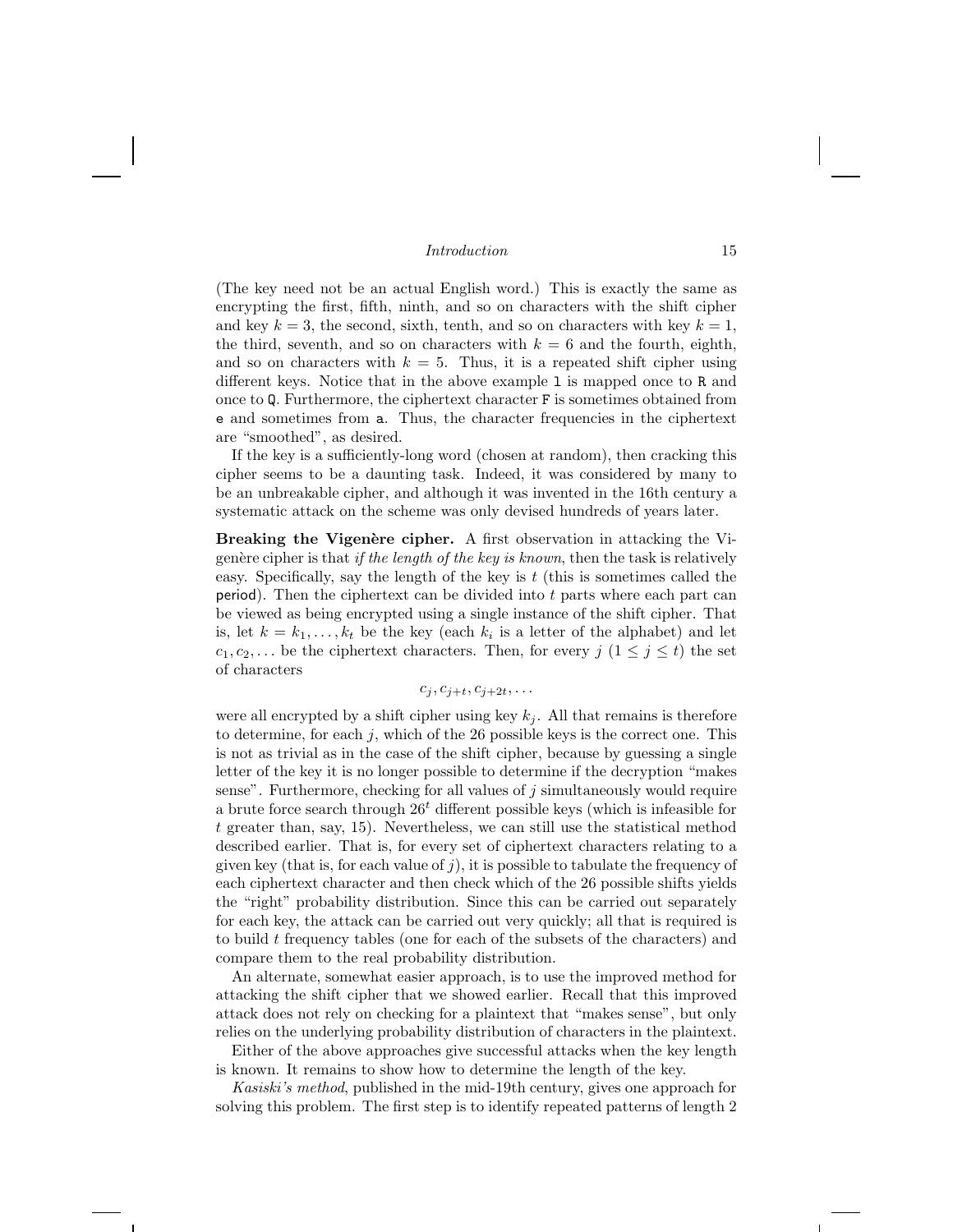or 3 in the ciphertext. These are likely to be due to certain bigrams or trigrams that appear very often in the English language. For example, consider the word "the" that appears very often in English text. Clearly, "the" will be mapped to different ciphertext characters, depending on its position in the text. However, if it appears twice in the same relative position, then it will be mapped to the same ciphertext characters. For example, if it appears in positions  $t + j$  and  $2t + i$  (where  $i \neq j$ ) then it will be mapped to different characters each time. However, if it appears in positions  $t+j$  and  $2t+j$ , then it will be mapped to the same ciphertext characters. In a long enough text, there is a good chance that "the" will be mapped repeatedly to the same ciphertext characters.

Consider the following concrete example with the key beads (spaces have been added for clarity):

| Plaintext:                                                                  |  |  | the man and the woman retrieved the letter from the post office |  |  |  |
|-----------------------------------------------------------------------------|--|--|-----------------------------------------------------------------|--|--|--|
| Kev:                                                                        |  |  | bea dsb ead sbe adsbe adsbeadsb ean sdeads bead sbe adsb eadbea |  |  |  |
| Ciphertext: VMF QTP FOH MJJ XSFCS SIMTNFZXF YIS EIYUIK HWPQ MJJ QSLV TGJKGF |  |  |                                                                 |  |  |  |

The word the is mapped sometimes to VMF, sometimes to MJJ and sometimes to YIS. However, it is mapped twice to MJJ, and in a long enough text it is likely that it would be mapped multiple times to each of the possibilities. The main observation of Kasiski is that the distance between such multiple appearances (except for some coincidental ones) is a multiple of the period length. (In the above example, the period length is 5 and the distance between the two appearances of MJJ is 40, which is 8 times the period length.) Therefore, the greatest common divisor of all the distances between the repeated sequences should yield the period length t or a multiple thereof.

An alternative approach called the index of coincidence method, is a bit more algorithmic and hence easier to automate. Recall that if the key-length is  $t$ , then the ciphertext characters

#### $c_1, c_{1+t}, c_{1+2t}, \ldots$

are encrypted using the same shift. This means that the frequencies of the characters in this sequence are expected to be identical to the character frequencies of standard English text except in some shifted order. In more detail: let  $q_i$  denote the frequency of the *i*<sup>th</sup> English letter in the sequence above (once again, this is simply the number of occurrences of the ith letter divided by the total number of letters in the sequence). If the shift used here is  $k_1$  (this is just the first character of the key), then we expect  $q_{i+k_1}$  to be roughly equal to  $p_i$  for all i, where  $p_i$  is again the frequency of the i<sup>th</sup> letter in standard English text. But this means that the sequence  $p_0, \ldots, p_{25}$  is just the sequence  $q_0, \ldots, q_{25}$  shifted by  $k_1$  places. As a consequence, we expect that (see Equation  $(1.1)$ ):

$$
\sum_{i=0}^{25} q_i^2 = \sum_{i=0}^{25} p_i^2 \approx 0.065.
$$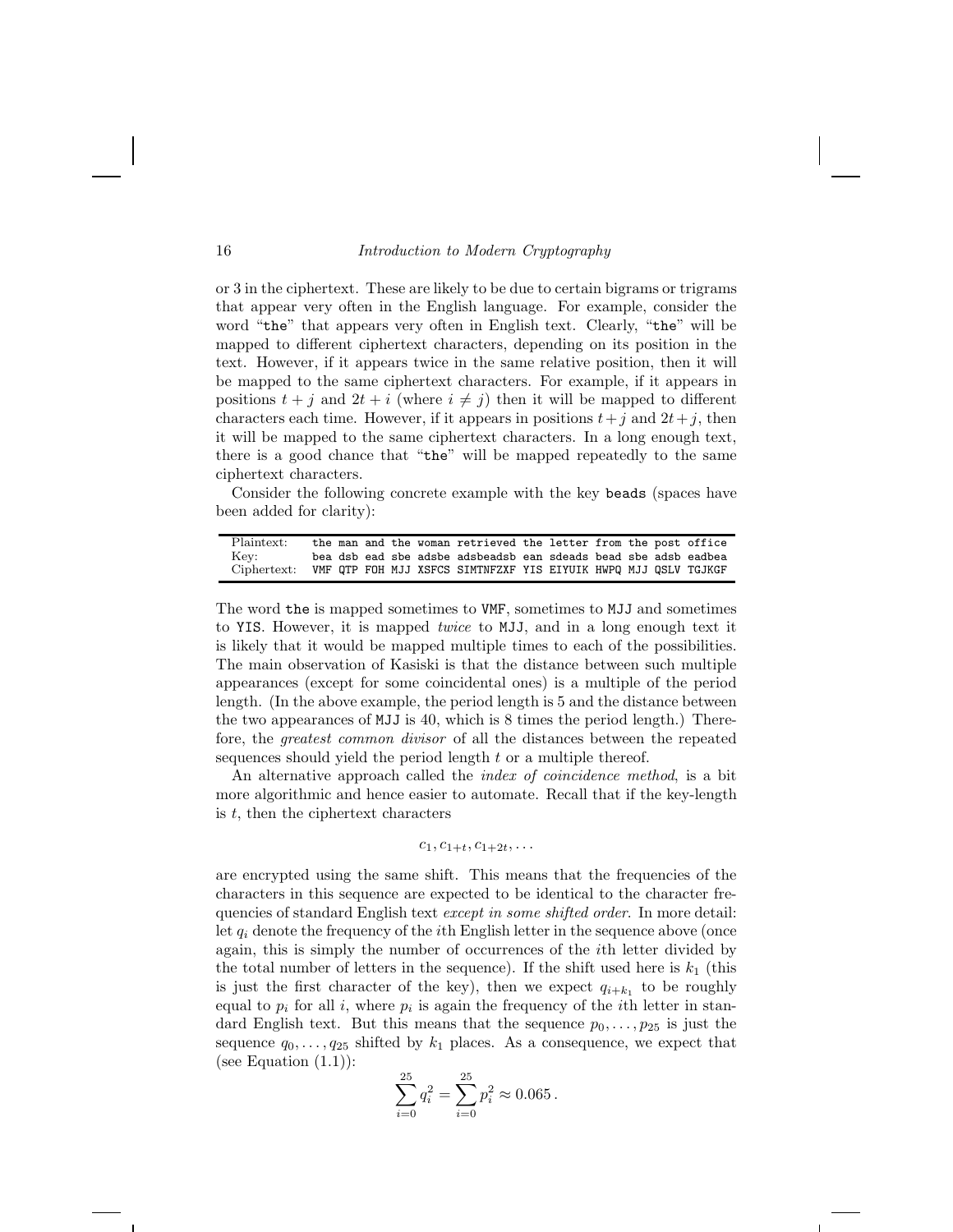This leads to a nice way to determine the key length t. For  $\tau = 1, 2, \ldots$ , look at the sequence of ciphertext characters  $c_1, c_{1+\tau}, c_{1+2\tau}, \ldots$  and tabulate  $q_0, \ldots, q_{25}$  for this sequence. Then compute

$$
S_{\tau} \stackrel{\text{def}}{=} \sum_{i=0}^{25} q_i^2.
$$

When  $\tau = t$  we expect to see  $S_{\tau} \approx 0.065$  as discussed above. On the other hand, for  $\tau \neq t$  we expect (roughly speaking) that all characters will occur with roughly equal probability in the sequence  $c_1, c_{1+\tau}, c_{1+2\tau}, \ldots$ , and so we expect  $q_i \approx 1/26$  for all i. In this case we will obtain

$$
S_{\tau} \approx \sum_{i=0}^{25} \frac{1}{26} \approx 0.038 \,,
$$

which is sufficiently different from 0.065 for this technique to work.

Ciphertext length and cryptanalytic attacks. The above attacks on the Vigenère cipher require a longer ciphertext than for previous schemes. For example, a large ciphertext is needed for determining the period if Kasiski's method is used. Furthermore, statistics are needed for t different parts of the ciphertext, and the frequency table of a message converges to the average as its length grows (and so the ciphertext needs to be approximately  $t$  times longer than in the case of the mono-alphabetic substitution cipher). Similarly, the attack that we showed for the mono-alphabetic substitution cipher requires a longer ciphertext than for the attacks on the shift cipher (which can work for messages consisting of just a single word). This phenomenon is not coincidental, and relates to the size of the key space for each encryption scheme.

Ciphertext-only vs. known-plaintext attacks. The attacks described above are all ciphertext-only attacks (recall that this is the easiest type of attack to carry out in practice). All the above ciphers are trivially broken if the adversary is able to carry out a known-plaintext attack; we leave a demonstration of this as an exercise.

Conclusions and discussion. We have presented only a few historical ciphers. Beyond their general historical interest, our aim in presenting them was to illustrate some important lessons regarding cryptographic design. Stated briefly, these lessons are:

1. Sufficient key space principle: Assuming sufficiently-long messages are being encrypted, a secure encryption scheme must have a key space that cannot be searched exhaustively in a reasonable amount of time. However, a large key space does not by itself imply security (e.g., the mono-alphabetic substitution cipher has a large key space but is trivial to break). Thus, a large key space is a necessary requirement, but not a sufficient one.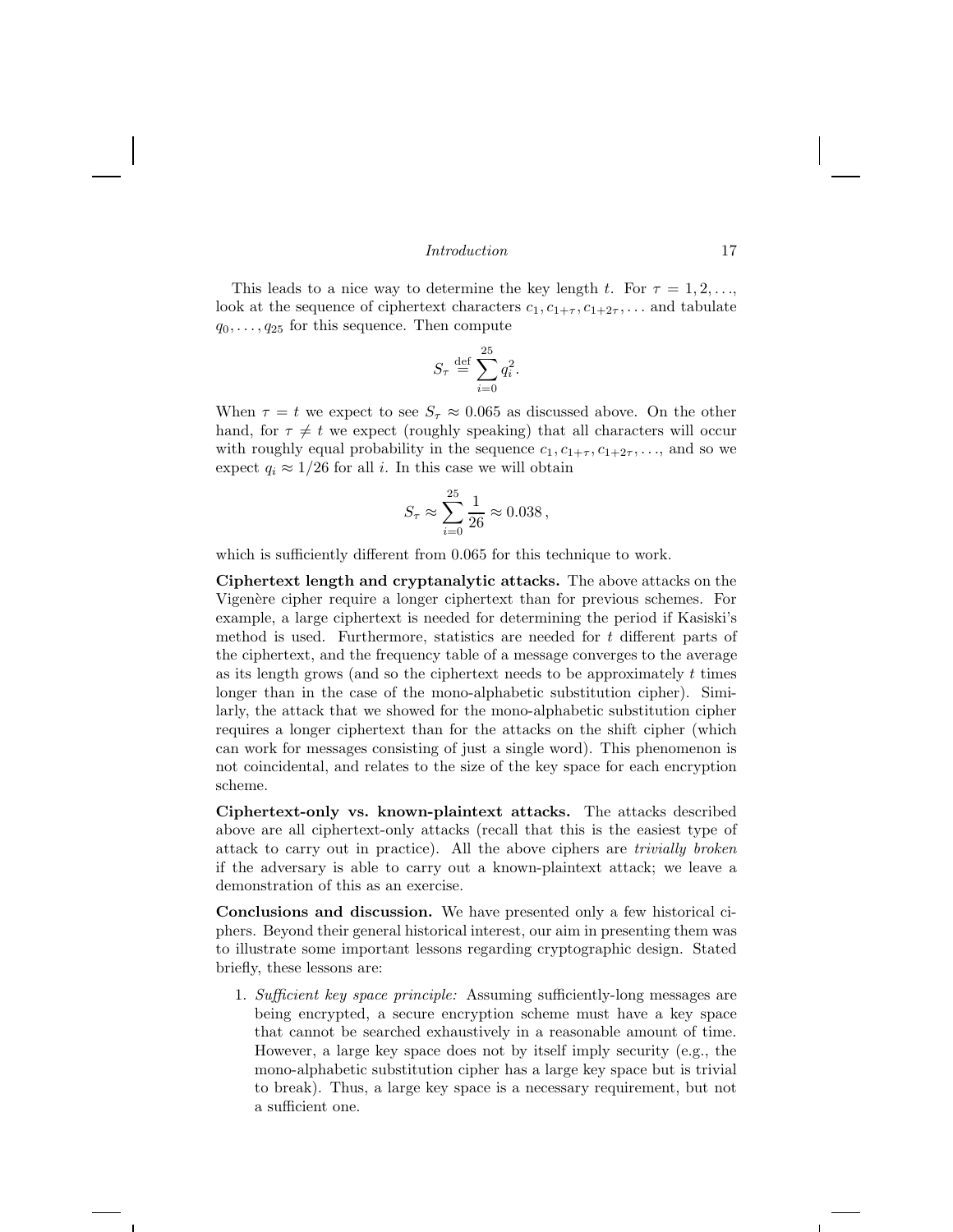2. Designing secure ciphers is a hard task: The Vigenère cipher remained unbroken for a long time, partially due to its presumed complexity. Far more complex schemes have also been used, such as the German Enigma. Nevertheless, this complexity does not imply security and all historical ciphers can be completely broken. In general, it is very hard to design a secure encryption scheme, and such design should be left to experts.

The history of classical encryption schemes is fascinating, both with respect to the methods used as well as the influence of cryptography and cryptanalysis on world history (in World War II, for example). Here, we have only tried to give a taste of some of the more basic methods, with a focus on what modern cryptography can learn from these attempts.

#### 1.4 The Basic Principles of Modern Cryptography

The previous section has given a taste of historical cryptography. It is fair to say that, historically, cryptography was more of an art than any sort of science: schemes were designed in an ad-hoc manner and then evaluated based on their perceived complexity or cleverness. Unfortunately, as we have seen, all such schemes (no matter how clever) were eventually broken.

Modern cryptography, now resting on firmer and more scientific foundations, gives hope of breaking out of the endless cycle of constructing schemes and watching them get broken. In this section we outline the main principles and paradigms that distinguish modern cryptography from classical cryptography. We identify three main principles:

- 1. Principle  $1$  the first step in solving any cryptographic problem is the formulation of a rigorous and precise definition of security.
- 2. Principle  $2$  when the security of a cryptographic construction relies on an unproven assumption, this assumption must be precisely stated. Furthermore, the assumption should be as minimal as possible.
- 3. Principle  $3$  cryptographic constructions should be accompanied by a rigorous proof of security with respect to a definition formulated according to principle 1, and relative to an assumption stated as in principle 2 (if an assumption is needed at all).

We now discuss each of these principles in greater depth.

#### 1.4.1 Principle 1 – Formulation of Exact Definitions

One of the key intellectual contributions of modern cryptography has been the realization that formal definitions of security are essential prerequisites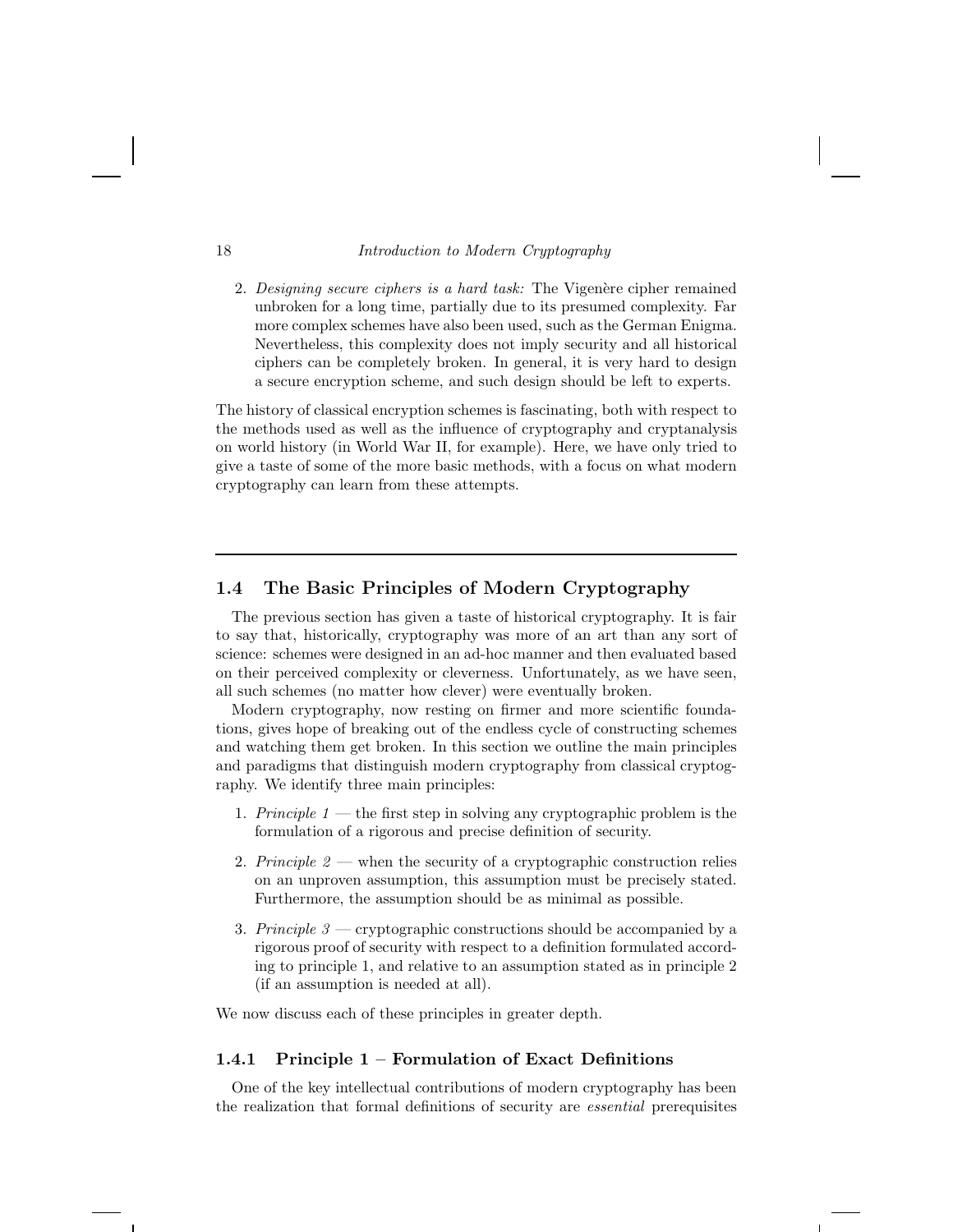for the design, usage, or study of any cryptographic primitive or protocol. Let us explain each of these in turn:

- 1. Importance for design: Say we are interested in constructing a secure encryption scheme. If we do not have a firm understanding of what it is we want to achieve, how can we possibly know whether (or when) we have achieved it? Having an exact definition in mind enables us to better direct our design efforts, as well as to evaluate the quality of what we build, thereby improving the end construction. In particular, it is much better to define what is needed *first* and then begin the design phase, rather than to come up with a post facto definition of what has been achieved once the design is complete. The latter approach risks having the design phase end when the designers' patience is tried (rather than when the goal has been met), or may result in a construction that achieves more than is needed and is thus less efficient than a better solution.
- 2. Importance for usage: Say we want to use an encryption scheme within some larger system. How do we know which encryption scheme to use? If presented with a candidate encryption scheme, how can we tell whether it suffices for our application? Having a precise definition of the security achieved by a given scheme (coupled with a security proof relative to a formally-stated assumption as discussed in principles 2 and 3) allows us to answer these questions. Specifically, we can define the security that we desire in our system (see point 1, above), and then verify whether the definition satisfied by a given encryption scheme suffices for our purposes. Alternatively, we can specify the definition that we need the encryption scheme to satisfy, and look for an encryption scheme satisfying this definition. Note that it may not be wise to choose the "most secure" scheme, since a weaker notion of security may suffice for our application and we may then be able to use a more efficient scheme.
- 3. Importance for study: Given two encryption schemes, how can we compare them? Without any definition of security, the only point of comparison is efficiency, but efficiency alone is a poor criterion since a highly efficient scheme that is completely insecure is of no use. Precise specification of the level of security achieved by a scheme offers another point of comparison. If two schemes are equally efficient but the first one satisfies a stronger definition of security than the second, then the first is preferable.<sup>5</sup> There may also be a trade-off between security and efficiency (see the previous two points), but at least with precise definitions we can understand what this trade-off entails.

 $5\overline{\mathrm{Of}}$  course, things are rarely this simple.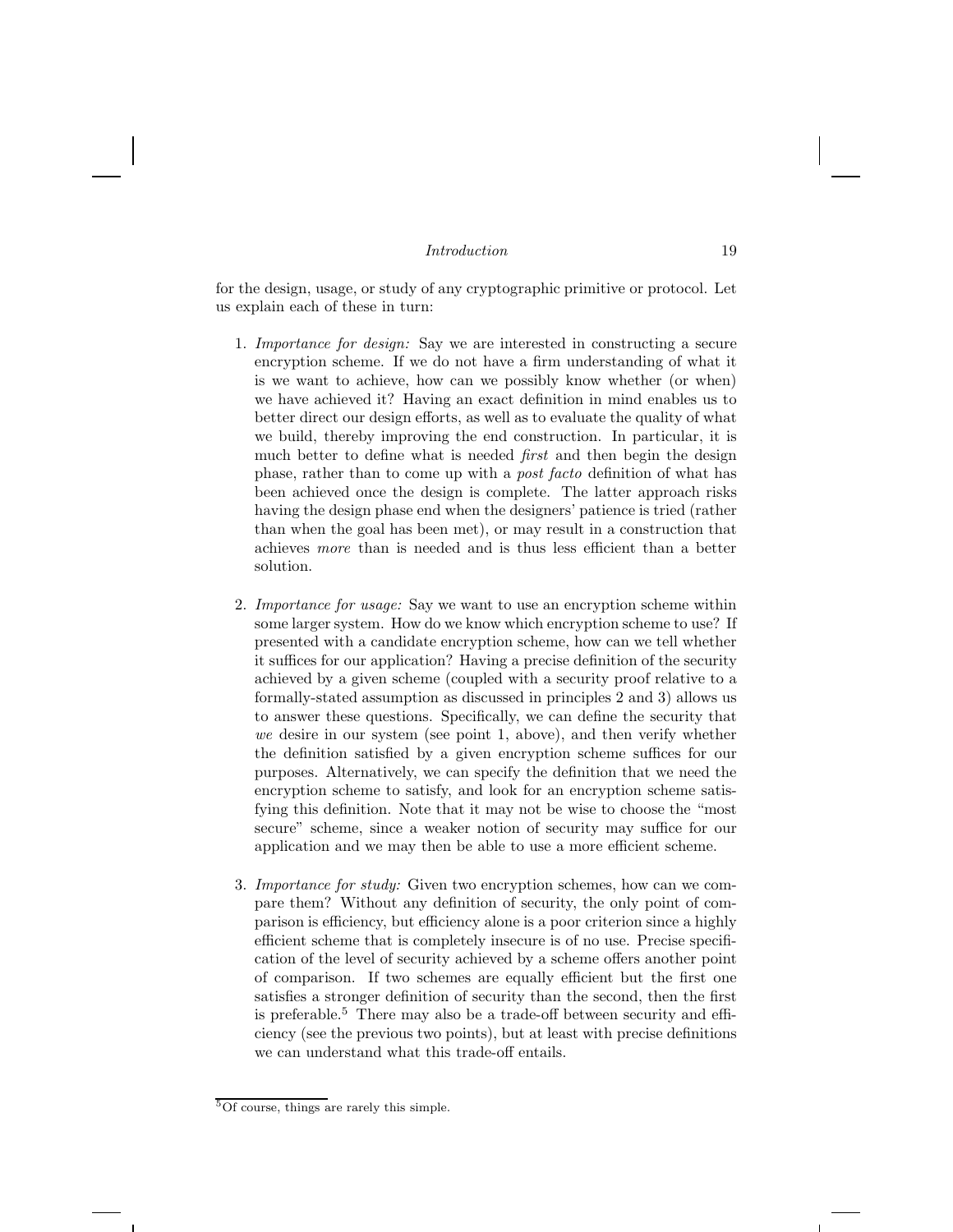Of course, precise definitions also enable rigorous proofs (as we will discuss when we come to principle 3), but the above reasons stand irrespective of this.

It is a mistake to think that formal definitions are not needed since "we have an intuitive idea of what security means". For starters, different people have different intuition regarding what is considered secure. Even one person might have multiple intuitive ideas of what security means, depending on the context. For example, in Chapter 3 we will study four different definitions of security for private-key encryption, each of which is useful in a different scenario. In any case, a formal definition is necessary for communicating your "intuitive idea" to someone else.

An example: secure encryption. It is also a mistake to think that formalizing definitions is trivial. For example, how would you formalize the desired notion of security for private-key encryption? (The reader may want to pause to think about this before reading on.) We have asked students many times how secure encryption should be defined, and have received the following answers (often in the following order):

- 1. Answer  $1 an$  encryption scheme is secure if no adversary can find the secret key when given a ciphertext. Such a definition of encryption completely misses the point. The aim of encryption is to protect the message being encrypted and the secret key is just the means of achieving this. To take this to an absurd level, consider an encryption scheme that ignores the secret key and just outputs the plaintext. Clearly, no adversary can find the secret key. However, it is also clear that no secrecy whatsoever is provided.<sup>6</sup>
- 2. Answer  $2 an$  encryption scheme is secure if no adversary can find the plaintext that corresponds to the ciphertext. This definition already looks better and can even be found in some texts on cryptography. However, after some more thought, it is also far from satisfactory. For example, an encryption scheme that reveals 90% of the plaintext would still be considered secure under this definition, as long as it is hard to find the remaining 10%. But this is clearly unacceptable in most common applications of encryption. For example, employment contracts are mostly standard text, and only the salary might need to be kept secret; if the salary is in the 90% of the plaintext that is revealed then nothing is gained by encrypting.

If you find the above counterexample silly, refer again to footnote 6. The point once again is that if the definition as stated isn't what was meant, then a scheme could be proven secure without actually providing the necessary level of protection. (This is a good example of why exact definitions are important.)

 $6$ And lest you respond: "But that's not what I meant!", well, that's exactly the point: it is often not so trivial to formalize what one means.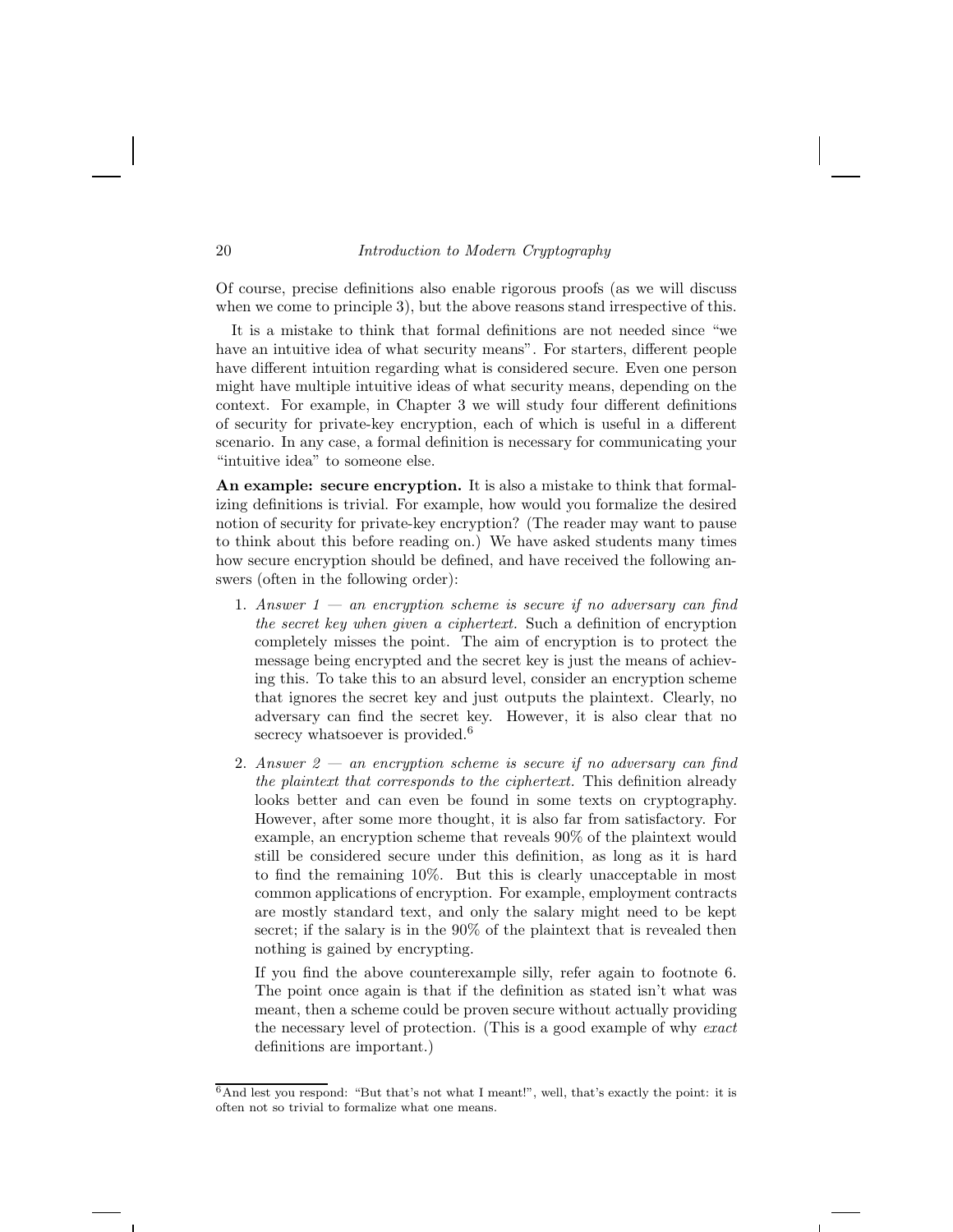- 3. Answer 3 an encryption scheme is secure if no adversary can determine any character of the plaintext that corresponds to the ciphertext. This already looks like an excellent definition. However, other subtleties can arise. Going back to the example of the employment contract, it may be impossible to determine the actual salary or even any digit thereof. However, should the encryption scheme be considered secure if it leaks whether the encrypted salary is greater than or less than \$100,000 per year? Clearly not. This leads us to the next suggestion.
- 4. Answer  $4 -$  an encryption scheme is secure if no adversary can derive any meaningful information about the plaintext from the ciphertext. This is already close to the actual definition. However, it is lacking in one respect: it does not define what it means for information to be "meaningful". Different information may be meaningful in different applications. This leads to a very important principle regarding definitions of security for cryptographic primitives: definitions of security should suffice for all potential applications. This is essential because one can never know what applications may arise in the future. Furthermore, implementations typically become part of general cryptographic libraries which are then used in may different contexts and for many different applications. Security should ideally be guaranteed for all possible uses.
- 5. The final answer  $-$  an encryption scheme is secure if no adversary can compute any function of the plaintext from the ciphertext. This provides a very strong guarantee and, when formulated properly, is considered today to be the "right" definition of security for encryption. Even here, there are questions regarding the attack model that should be considered, and how this aspect of security should be defined.

Even though we have now hit upon the correct requirement for secure encryption, conceptually speaking, it remains to state this requirement mathematically and formally, and this is in itself a non-trivial task (one that we will address in detail in Chapters 2 and 3).

As noted in the "final answer", above, our formal definition must also specify the attack model: i.e., whether we assume a ciphertext-only attack or a chosen-plaintext attack. This illustrates a general principle used when formulating cryptographic definitions. Specifically, in order to fully define security of some cryptographic task, there are two distinct issues that must be explicitly addressed. The first is what is considered to be a break, and the second is what is assumed regarding the power of the adversary. The break is exactly what we have discussed above; i.e., an encryption scheme is considered broken if an adversary learns some function of the plaintext from a ciphertext. The power of the adversary relates to assumptions regarding the actions the adversary is assumed to be able to take, as well as the adversary's computational power. The former refers to considerations such as whether the adversary is assumed only to be able to eavesdrop on encrypted messages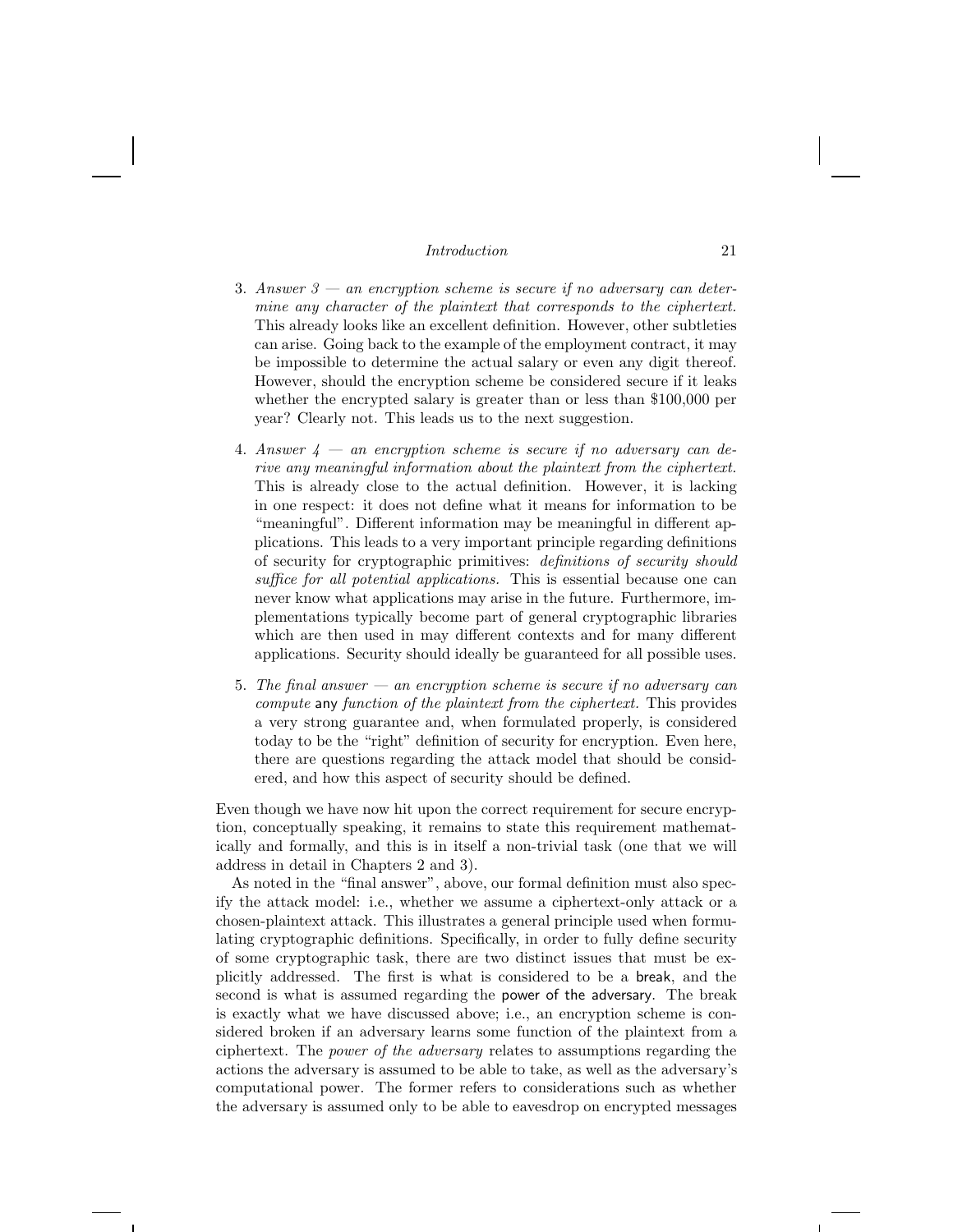(i.e., a ciphertext-only attack), or whether we assume that the adversary can also actively request encryptions of any plaintext that it likes (i.e., carry out a chosen-plaintext attack). A second issue that must be considered is the computational power of the adversary. For all of this book, except Chapter 2, we will want to ensure security against any *efficient* adversary, by which we mean any adversary running in polynomial time. (A full discussion of this point appears in Section 3.1.2. For now, it suffices to say that an "efficient" strategy is one that can be carried out in a lifetime. Thus "feasible" is arguably a more accurate term.) When translating this into concrete terms, we might require security against any adversary utilizing decades of computing time on a supercomputer.

In summary, any definition of security will take the following general form:

A cryptographic scheme for a given task is secure if no adversary of a specified power can achieve a specified break.

We stress that the definition never assumes anything about the adversary's strategy. This is an important distinction: we are willing to assume something about the adversary's capabilities (e.g., that it is able to mount a chosenplaintext attack but not a chosen-ciphertext attack), but we are not willing to assume anything about *how it uses* its abilities. We call this the "arbitrary" adversary principle": security must be guaranteed for any adversary within the class of adversaries having the specified power. This principle is important because it is impossible to foresee what strategies might be used in an adversarial attack (and history has proven that attempts to do so are doomed to failure).

Mathematics and the real world. A definition of security essentially provides a mathematical formulation of a real-world problem. If the mathematical definition does not appropriately model the real world, then the definition may be useless. For example, if the adversarial power under consideration is too weak (and, in practice, adversaries have more power), or the break is such that it allows real attacks that were not foreseen (like one of the early answers regarding encryption), then "real security" is not obtained, even if a "mathematically-secure" construction is used. In short, a definition of security must accurately model the real world in order for it to deliver on its mathematical promise of security.

It is quite common, in fact, for a widely-accepted definition to be ill-suited for some new application. As one notable example, there are encryption schemes that were proven secure (relative to some definition like the ones we have discussed above) and then implemented on smart-cards. Due to physical properties of the smart-cards, it was possible for an adversary to monitor the power usage of the smart-card (e.g., how this power usage fluctuated over time) as the encryption scheme was being run, and it turned out that this information could be used to determine the key. There was nothing wrong with the security definition or the proof that the scheme satisfied this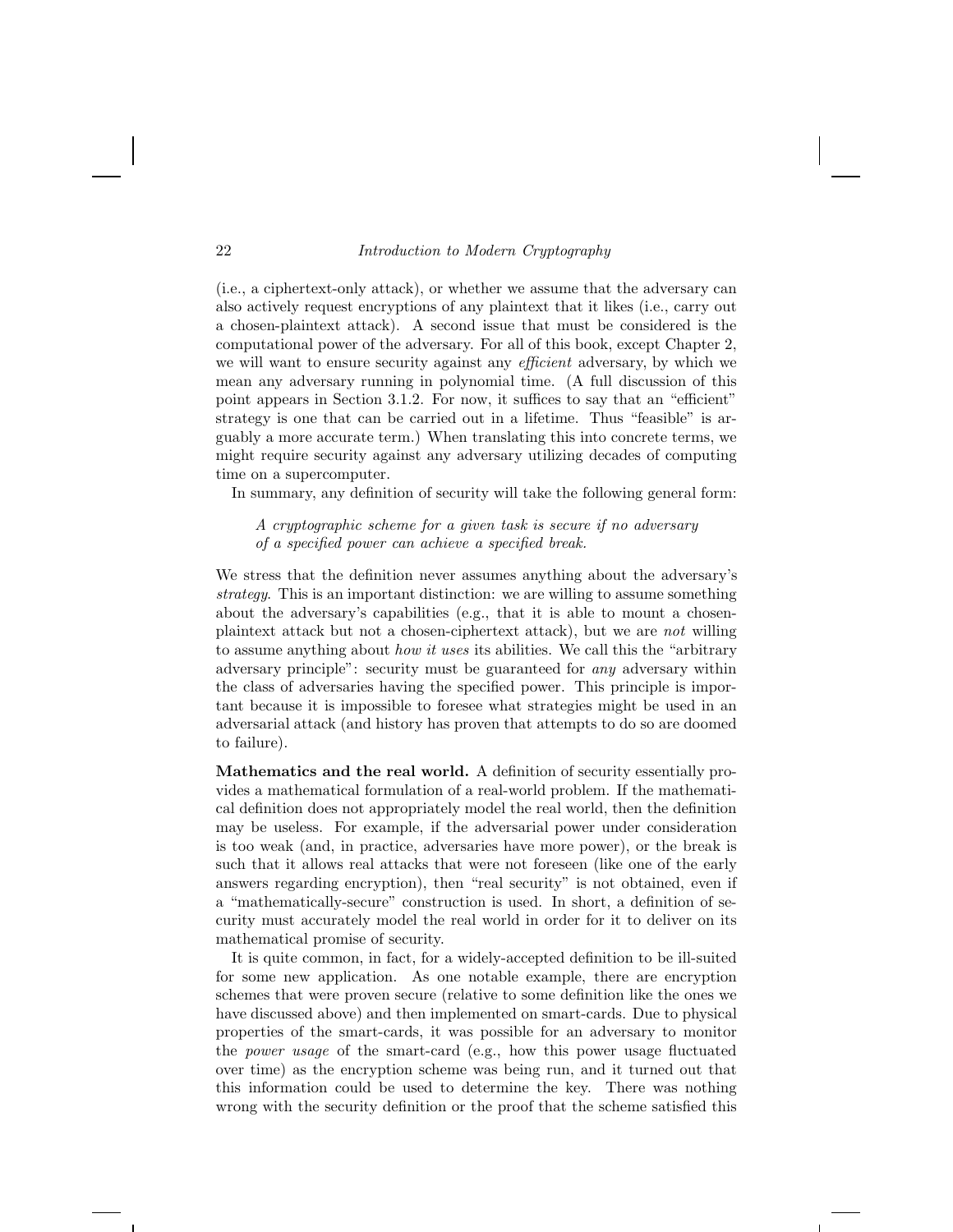definition; the problem was simply that there was a mismatch between the definition and the real-world implementation of the scheme on a smart-card.

This should not be taken to mean that definitions (or proofs, for that matter) are useless! The definition — and the scheme that satisfies it — may still be appropriate for other settings, such as when encryption is performed on an end-host whose power usage cannot be monitored by an adversary. Furthermore, one way to achieve secure encryption on a smart-card would be to further *refine* the definition so that it takes power analysis into account. Or, perhaps hardware countermeasures for power analysis can be developed, with the effect of making the original definition (and hence the original scheme) appropriate for smart-cards. The point is that with a definition you at least know where you stand, even if the definition turns out not to accurately model the particular setting in which a scheme is used. In contrast, with no definition it is not even clear what went wrong.

This possibility of a disconnect between a mathematical model and the reality it is supposed to be modeling is not unique to cryptography but is something that occurs throughout science. To take an example from the field of computer science, consider the meaning of a mathematical proof that there exist well-defined problems that computers cannot solve.<sup>7</sup> The immediate question that arises is what does it mean for "a computer to solve a problem"? Specifically, a mathematical proof can be provided only when there is some mathematical definition of what a computer is (or to be more exact, what the process of computation is). The problem is that computation is a real-world process, and there are many different ways of computing. In order for us to be really convinced that the "unsolvable problem" is really unsolvable, we must be convinced that our mathematical definition of computation captures the real-world process of computation. How do we know when it does?

This inherent difficulty was noted by Alan Turing who studied questions of what can and cannot be solved by a computer. We quote from his original paper [140] (the text in square brackets replaces original text in order to make it more reader friendly):

No attempt has yet been made to show [that the problems we have defined to be solvable by a computer include (exactly those problems] which would naturally be regarded as computable. All arguments which can be given are bound to be, fundamentally, appeals to intuition, and for this reason rather unsatisfactory mathematically. The real question at issue is "What are the possible processes which can be carried out in [computation]?"

The arguments which I shall use are of three kinds.

(a) A direct appeal to intuition.

<sup>7</sup>Those who have taken a course in computability theory will be familiar with the fact that such problems do indeed exist (e.g., the Halting Problem).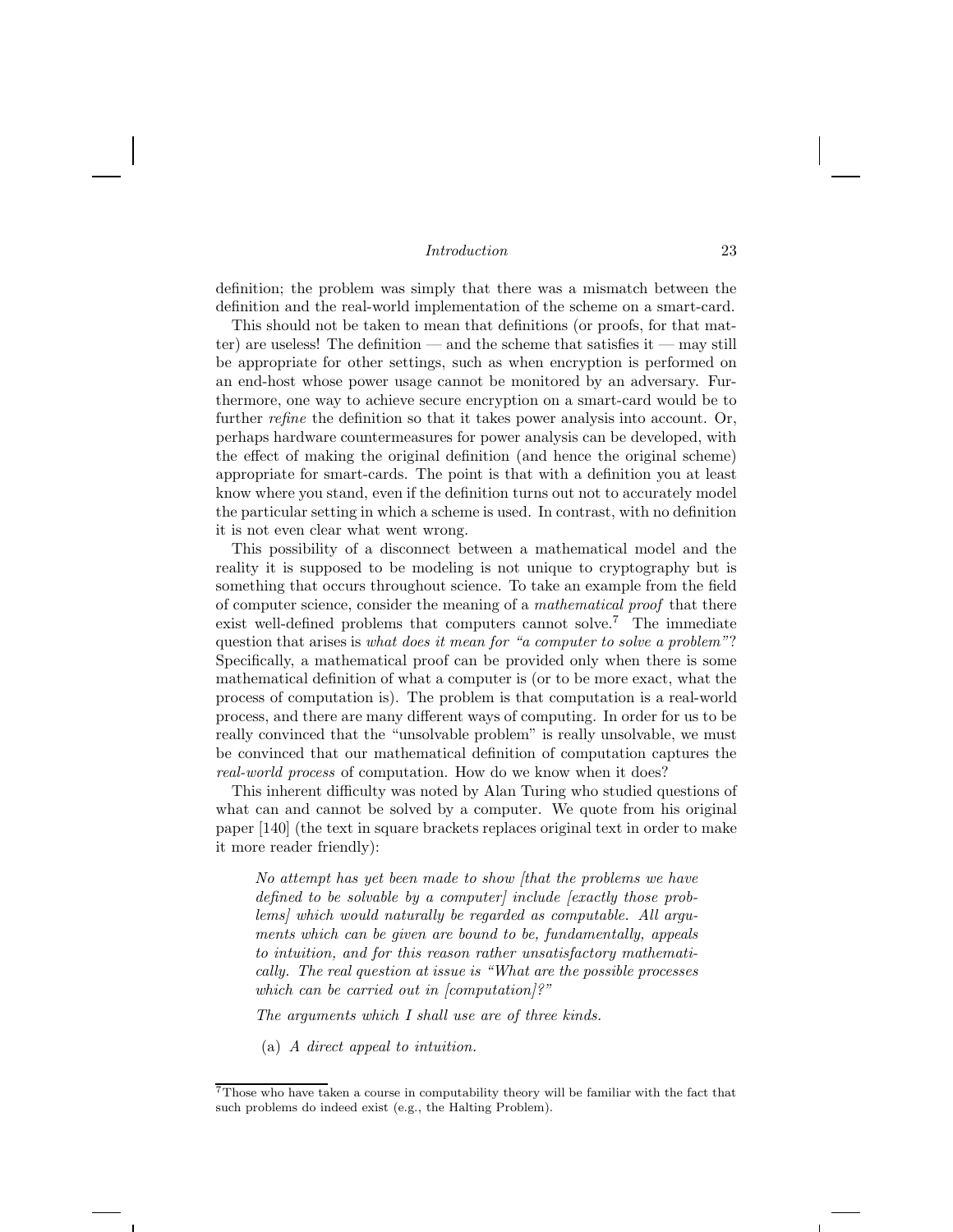- (b) A proof of the equivalence of two definitions (in case the new definition has a greater intuitive appeal).
- (c) Giving examples of large classes of [problems that can be solved using a given definition of computation].

In some sense, Turing faced the exact same problem as cryptographers. He developed a mathematical model of computation but needed to somehow be convinced that the model was a good one. Likewise, cryptographers define notions of security and need to be convinced that their definitions imply meaningful security guarantees in the real world. As with Turing, they may employ the following tools to become convinced:

- 1. Appeals to intuition: the first tool when contemplating a new definition of security is to see whether it implies security properties that we intuitively expect to hold. This is a minimum requirement, since (as we have seen in our discussion of encryption) our initial intuition usually results in a notion of security that is too weak.
- 2. Proofs of equivalence: it is often the case that a new definition of security is justified by showing that it is equivalent to (or stronger than) a definition that is older, more familiar, or more intuitively-appealing.
- 3. Examples: a useful way of being convinced that a definition of security suffices is to show that the different real-world attacks we are familiar with are ruled out by the definition.

In addition to all of the above, and perhaps most importantly, we rely on the test of time and the fact that with time, the scrutiny and investigation of both researchers and practitioners testifies to the soundness of a definition.

#### 1.4.2 Principle 2 – Reliance on Precise Assumptions

Most modern cryptographic constructions cannot be proven secure unconditionally. Indeed, proofs of this sort would require resolving questions in the theory of computational complexity that seem far from being answered today. The result of this unfortunate state of affairs is that security typically relies upon some assumption. The second principle of modern cryptography states that assumptions must be precisely stated. This is for three main reasons:

1. Validation of the assumption: By their very nature, assumptions are statements that are not proven but are rather conjectured to be true. In order to strengthen our belief in some assumption, it is necessary for the assumption to be studied. The more the assumption is examined and tested without being successfully refuted, the more confident we are that the assumption is true. Furthermore, study of an assumption can provide positive evidence of its validity by showing that it is implied by some other assumption that is also widely believed.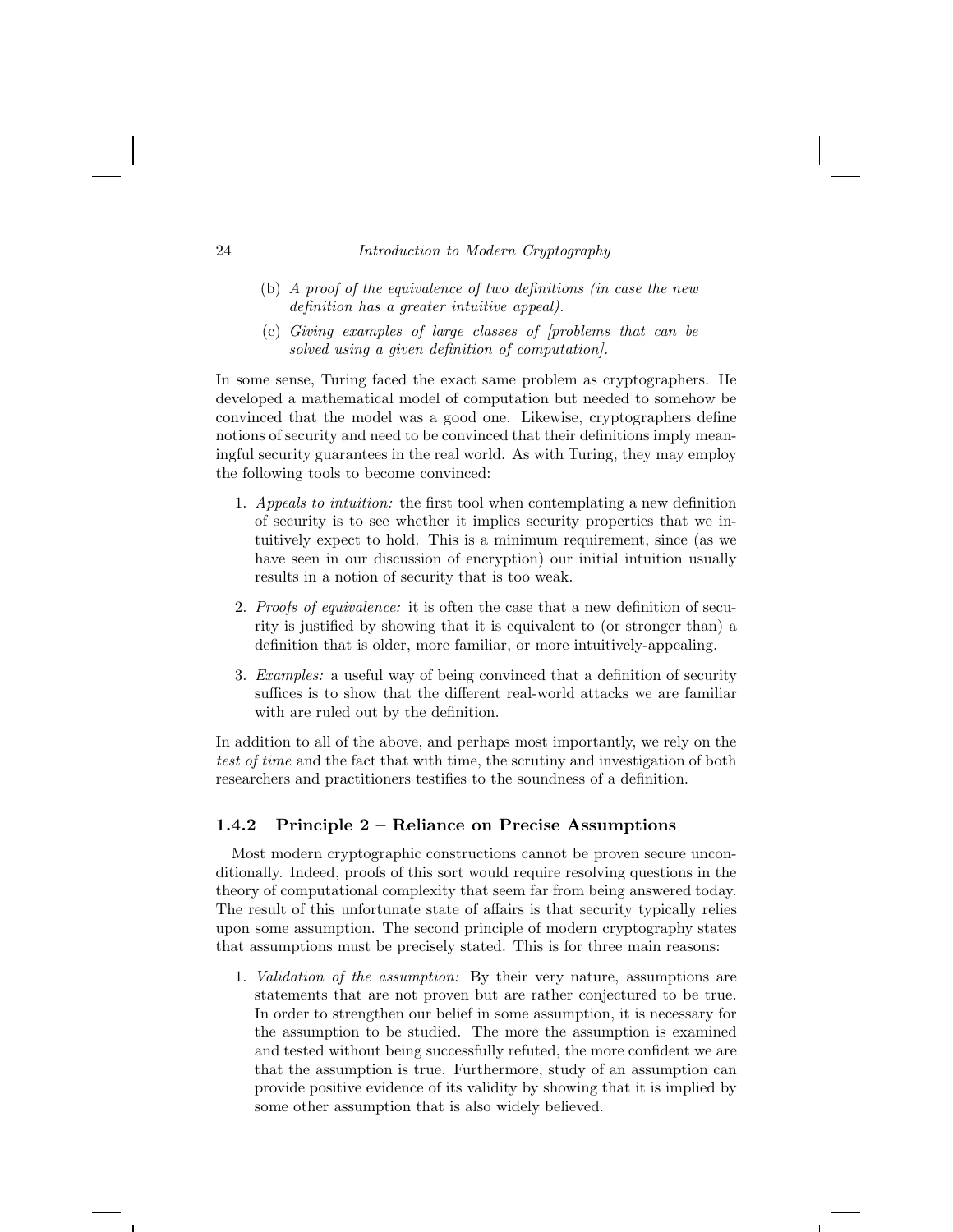If the assumption being relied upon is not precisely stated and presented, it cannot be studied and (potentially) refuted. Thus, a pre-condition to raising our confidence in an assumption is having a precise statement of what exactly is assumed.

- 2. Comparison of schemes: Often in cryptography, we may be presented with two schemes that can both be proven to satisfy some definition but each with respect to a different assumption. Assuming both schemes are equally efficient, which scheme should be preferred? If the assumption on which one scheme is based is weaker than the assumption on which the second scheme is based (i.e., the second assumption implies the first), then the first scheme is to be preferred since it may turn out that the second assumption is false while the first assumption is true. If the assumptions used by the two schemes are incomparable, then the general rule is to prefer the scheme that is based on the betterstudied assumption, or the assumption that is simpler (for the reasons highlighted in the previous paragraphs).
- 3. Facilitation of proofs of security: As we have stated, and will discuss in more depth in principle 3, modern cryptographic constructions are presented together with proofs of security. If the security of the scheme cannot be proven unconditionally and must rely on some assumption, then a mathematical proof that "the construction is secure if the assumption is true" can only be provided if there is a precise statement of what the assumption is.

One observation is that it is always possible to just assume that a construction *itself* is secure. If security is well defined, this is also a precise assumption (and the proof of security for the construction is trivial)! Of course, this is not accepted practice in cryptography for a number of reasons. First of all, as noted above, an assumption that has been tested over the years is preferable to a new assumption that is introduced just to prove a given construction secure. Second, there is a general preference for assumptions that are simpler to state, since such assumptions are easier to study and to refute. So, for example, an assumption of the type that some mathematical problem is hard to solve is simpler to study and work with than an assumption that an encryption schemes satisfies a complex (and possibly unnatural) security definition. When a simple assumption is studied at length and still no refutation is found, we have greater confidence in its being correct. Another advantage of relying on "lower-level" assumptions (rather than just assuming a construction is secure) is that these low-level assumptions can typically be shared amongst a number of constructions. If a specific instantiation of the assumption turns out to be false, it can simply be replaced (within any higher-level construction based on that assumption) by a different instantiation of that assumption.

The above methodology is used throughout this book. For example, Chapters 3 and 4 show how to achieve secure communication (in a number of ways),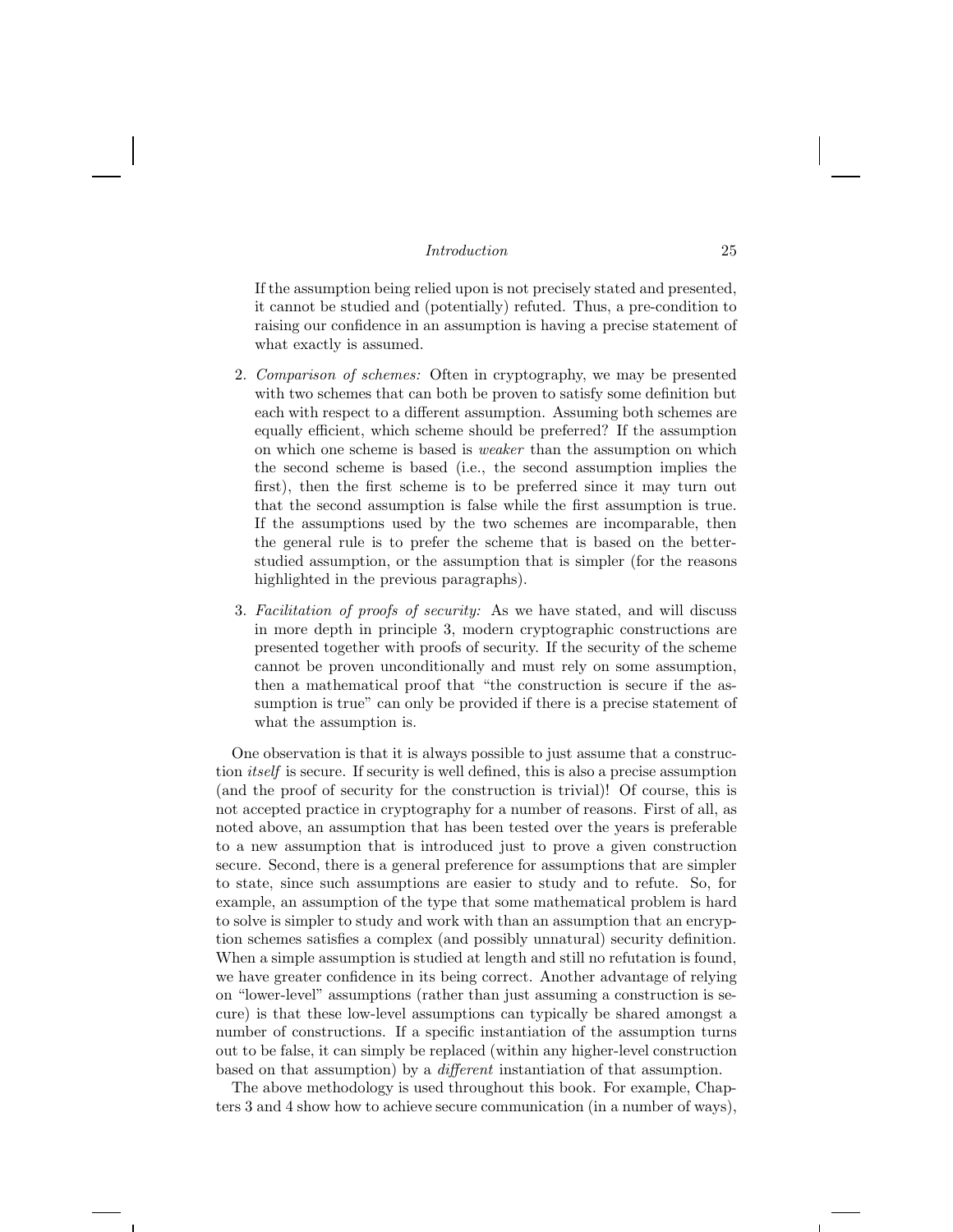assuming that a primitive called a "pseudorandom function" exists. In these chapters nothing is said at all about how such a primitive can be constructed. In Chapter 5, we then discuss how pseudorandom functions are constructed in practice, and in Chapter 6 we show that pseudorandom functions can be constructed from even lower-level primitives.

#### 1.4.3 Principle 3 – Rigorous Proofs of Security

The first two principles discussed above lead naturally to the current one. Modern cryptography stresses the importance of rigorous proofs of security for proposed schemes. The fact that exact definitions and precise assumptions are used means that such a proof of security is possible. However, why is a proof necessary? The main reason is that the security of a construction or protocol cannot be checked in the same way that software is typically checked. For example, the fact that encryption and decryption "work" and that the ciphertext looks garbled, does not mean that a sophisticated adversary is unable to break the scheme. Without a proof that no adversary of the specified power can break the scheme, we are left only with our intuition that this is the case. Experience has shown that intuition in cryptography and computer security is disastrous. There are countless examples of unproven schemes that were broken, sometimes immediately and sometimes years after being presented or deployed.

Another reason why proofs of security are so important is related to the potential damage that can result if an insecure system is used. Although software bugs can sometimes be very costly, the potential damage that may result from someone breaking the encryption scheme or authentication mechanism of a bank is huge. Finally, we note that although many bugs exist in software, things basically work due to the fact that typical users do not try to make their software fail. In contrast, attackers use amazingly complex and intricate means (utilizing specific properties of the construction) to attack security mechanisms with the clear aim of breaking them. Thus, although proofs of correctness are always desirable in computer science, they are absolutely essential in the realm of cryptography and computer security. We stress that the above observations are not just hypothetical, but are conclusions that have been reached after years of empirical evidence and experience.

The reductionist approach. We conclude by noting that most proofs in modern cryptography use what may be called the reductionist approach. Given a theorem of the form

"Given that Assumption  $X$  is true, Construction  $Y$  is secure according to the given definition",

a proof typically shows how to reduce the problem given by Assumption X to the problem of breaking Construction Y. More to the point, the proof will typically show (via a constructive argument) how any adversary breaking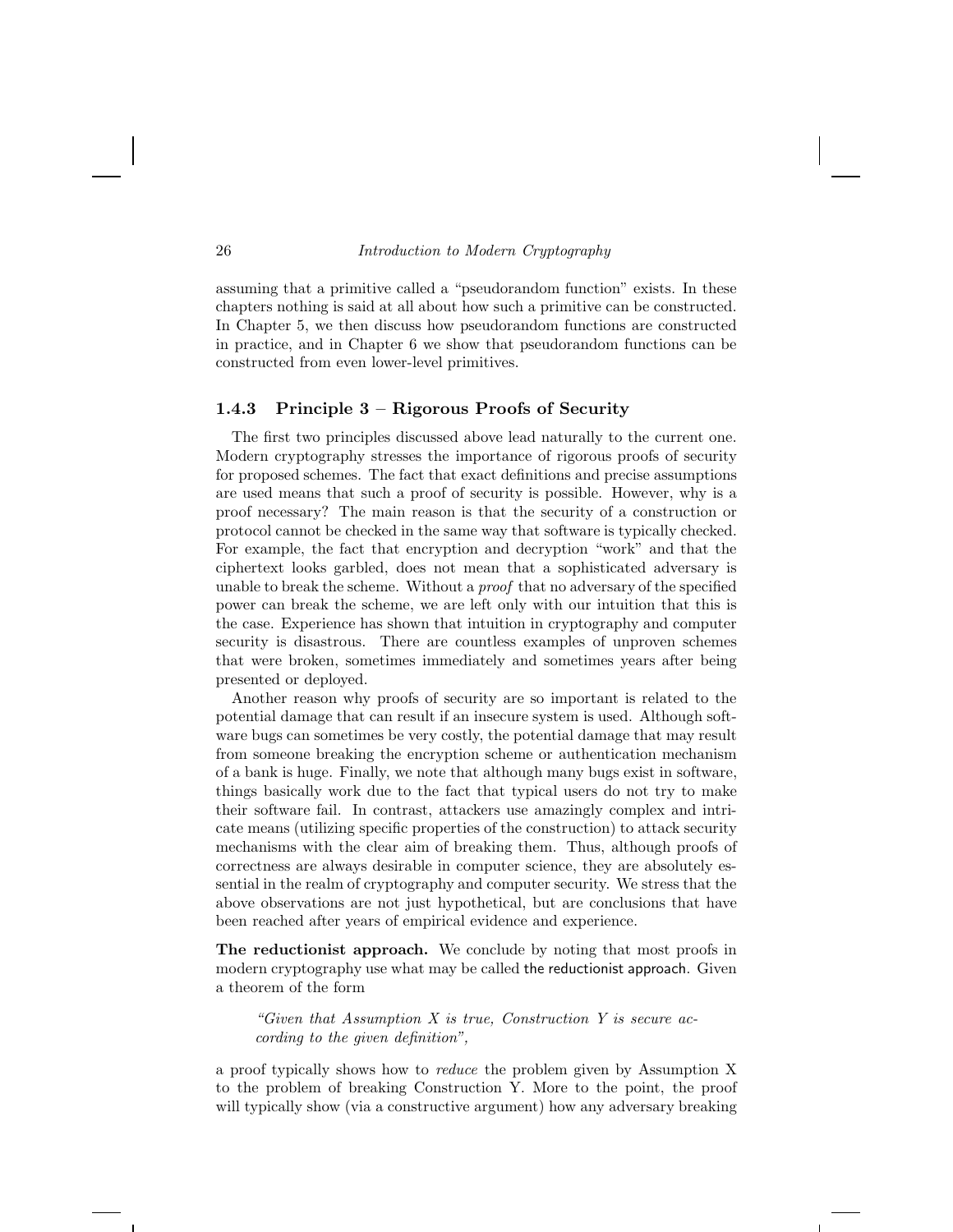Construction Y can be used as a sub-routine to violate Assumption X. We will have more to say about this in Section 3.1.3.

#### Summary – Rigorous vs. Ad-Hoc Approaches to Security

The combination of the above three principles constitutes a rigorous approach to cryptography that is distinct from the ad-hoc approach of classical cryptography. The ad-hoc approach may fail on any one of the above three principles, but often ignores them all. Unfortunately, ad hoc solutions are still designed and deployed by those who wish to obtain a "quick and dirty" solution to a problem (or by those who are just simply unaware). We hope that this book will contribute to an awareness of the importance of the rigorous approach, and its success in developing new, mathematically-secure schemes.

### References and Additional Reading

In this chapter, we have studied just a few of the known historical ciphers. There are many others of both historical and mathematical interest, and we refer the reader to textbooks by Stinson [138] or Trappe and Washington [139] for further details. The role of these schemes in history (and specifically in the history of war) is a fascinating subject that is covered in the book by Kahn [81].

We discussed the differences between the historical, non-rigorous approach to cryptography (as exemplified by historical ciphers) and a rigorous approach based on precise definitions and proofs. Shannon [127] was the first to take the latter approach. Modern cryptography, which relies on (computational) assumptions in addition to definitions and proofs, was begun in the seminal paper by Goldwasser and Micali [69]. We will study this in Chapter 3.

#### Exercises

- 1.1 Decrypt the ciphertext provided at the end of the section on monoalphabetic substitution.
- 1.2 Provide a formal definition of the Gen, Enc, and Dec algorithms for both the mono-alphabetic substitution and Vigenère ciphers.